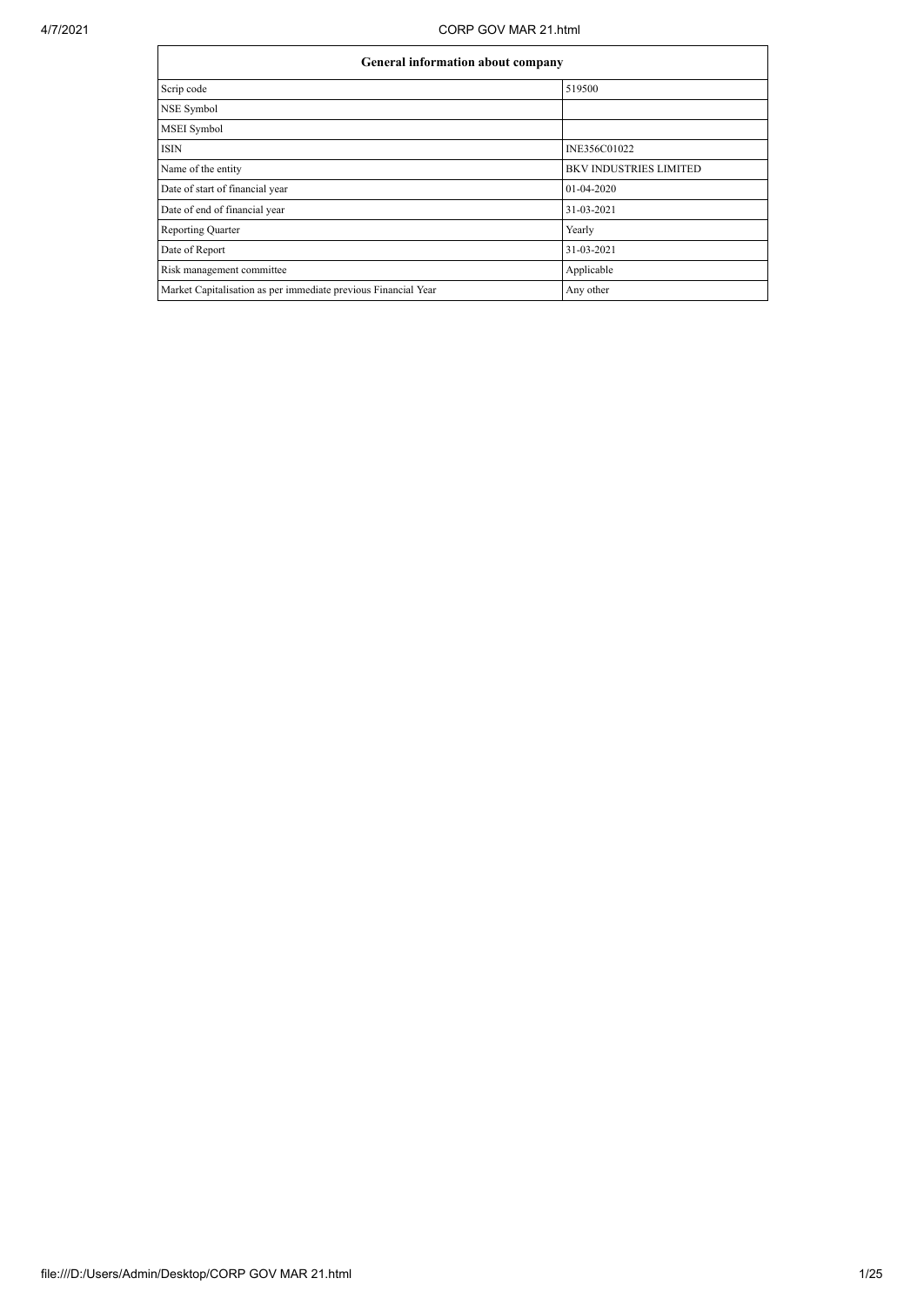## **Annexure I**

## **Annexure I to be submitted by listed entity on quarterly basis**

## **I. Composition of Board of Directors**

|                                                 | Disclosure of notes on composition of board of directors explanatory |            |                                                       |                                        |                   |                          |                                                                                                      |                                             | Textual Information(1)                                |                            |                      |                                            |                                                                                                                                                |                                                                                                                                                                      |                                                                                                                                                                          |                                                                                                                                                                                                            |                               |
|-------------------------------------------------|----------------------------------------------------------------------|------------|-------------------------------------------------------|----------------------------------------|-------------------|--------------------------|------------------------------------------------------------------------------------------------------|---------------------------------------------|-------------------------------------------------------|----------------------------|----------------------|--------------------------------------------|------------------------------------------------------------------------------------------------------------------------------------------------|----------------------------------------------------------------------------------------------------------------------------------------------------------------------|--------------------------------------------------------------------------------------------------------------------------------------------------------------------------|------------------------------------------------------------------------------------------------------------------------------------------------------------------------------------------------------------|-------------------------------|
|                                                 |                                                                      |            |                                                       |                                        |                   |                          |                                                                                                      |                                             | Wether the listed entity has a Regular Chairperson No |                            |                      |                                            |                                                                                                                                                |                                                                                                                                                                      |                                                                                                                                                                          |                                                                                                                                                                                                            |                               |
|                                                 |                                                                      |            |                                                       |                                        |                   |                          |                                                                                                      |                                             | Whether Chairperson is related to MD or CEO No        |                            |                      |                                            |                                                                                                                                                |                                                                                                                                                                      |                                                                                                                                                                          |                                                                                                                                                                                                            |                               |
| Name of the<br>Director                         | PAN                                                                  | <b>DIN</b> | Category 1<br>of directors                            | Category 2 Category<br>of<br>directors | 3 of<br>directors | Date<br>of<br>Birth      | Whether<br>special<br>resolution<br>passed?<br>[Refer Reg.<br>$17(1A)$ of<br>Listing<br>Regulations] | Date of<br>passing<br>special<br>resolution | <b>Initial Date</b><br>of<br>appointment              | Date of Re-<br>appointment | Date of<br>cessation | Tenure<br>of<br>director<br>(in<br>months) | No of<br>Directorship<br>in listed<br>entities<br>including<br>this listed<br>entity (Refer<br>Regulation<br>17A of<br>Listing<br>Regulations) | No of<br>Independent<br>Directorship<br>in listed<br>entities<br>including<br>this listed<br>entity<br>(Refer<br>Regulation<br>$17A(1)$ of<br>Listing<br>Regulations | Number of<br>memberships<br>in Audit/<br>Stakeholder<br>Committee(s)<br>including this<br>listed entity<br>(Refer<br>Regulation<br>$26(1)$ of<br>Listing<br>Regulations) | No of post<br>of<br>Chairperson<br>in Audit/<br>Stakeholder<br>Committee<br>held in listed<br>entities<br>including<br>this listed<br>entity (Refer<br>Regulation<br>$26(1)$ of<br>Listing<br>Regulations) | Notes<br>not<br>provid<br>PAN |
| <b>OMMIDALA</b><br><b>AMA</b><br><b>RISHNA</b>  | ADAPB3514H 00105030                                                  |            | Executive<br>Director                                 | Not<br>Applicable                      | MD                | $27 -$<br>$02 -$<br>1962 | NA                                                                                                   |                                             | 13-02-1993                                            | 10-03-2019                 |                      | 60                                         |                                                                                                                                                | $\mathbf{0}$                                                                                                                                                         | 2                                                                                                                                                                        | $\mathbf{0}$                                                                                                                                                                                               |                               |
| <b>OMMIDALA</b><br><b>NITHA</b>                 | AHLPB0893J                                                           | 00112766   | Non-<br>Executive -<br>Non<br>Independent<br>Director | Not<br>Applicable                      |                   | $15 -$<br>$02 -$<br>1969 | NA                                                                                                   |                                             | 13-02-1993                                            |                            |                      |                                            |                                                                                                                                                | $\Omega$                                                                                                                                                             | $\overline{2}$                                                                                                                                                           | 3                                                                                                                                                                                                          |                               |
| <b>ELLORE</b><br><b>OLENDRA</b><br><b>RASAD</b> | ACNPN9392B                                                           | 01816366   | Non-<br>Executive -<br>Independent<br>Director        | Not<br>Applicable                      |                   | $15 -$<br>$05 -$<br>1958 | NA                                                                                                   |                                             | 06-01-1994                                            | 06-09-2017                 |                      | 60                                         |                                                                                                                                                |                                                                                                                                                                      |                                                                                                                                                                          |                                                                                                                                                                                                            |                               |
| <b>UNUGUNTLA</b><br><b>AMA</b><br><b>RISHNA</b> | ADNPT7195H                                                           | 02324865   | Non-<br>Executive -<br>Independent<br>Director        | Not<br>Applicable                      |                   | $04 -$<br>$06-$<br>1954  | NA                                                                                                   |                                             | 30-10-2008                                            | 06-09-2017                 |                      | 60                                         |                                                                                                                                                |                                                                                                                                                                      |                                                                                                                                                                          |                                                                                                                                                                                                            |                               |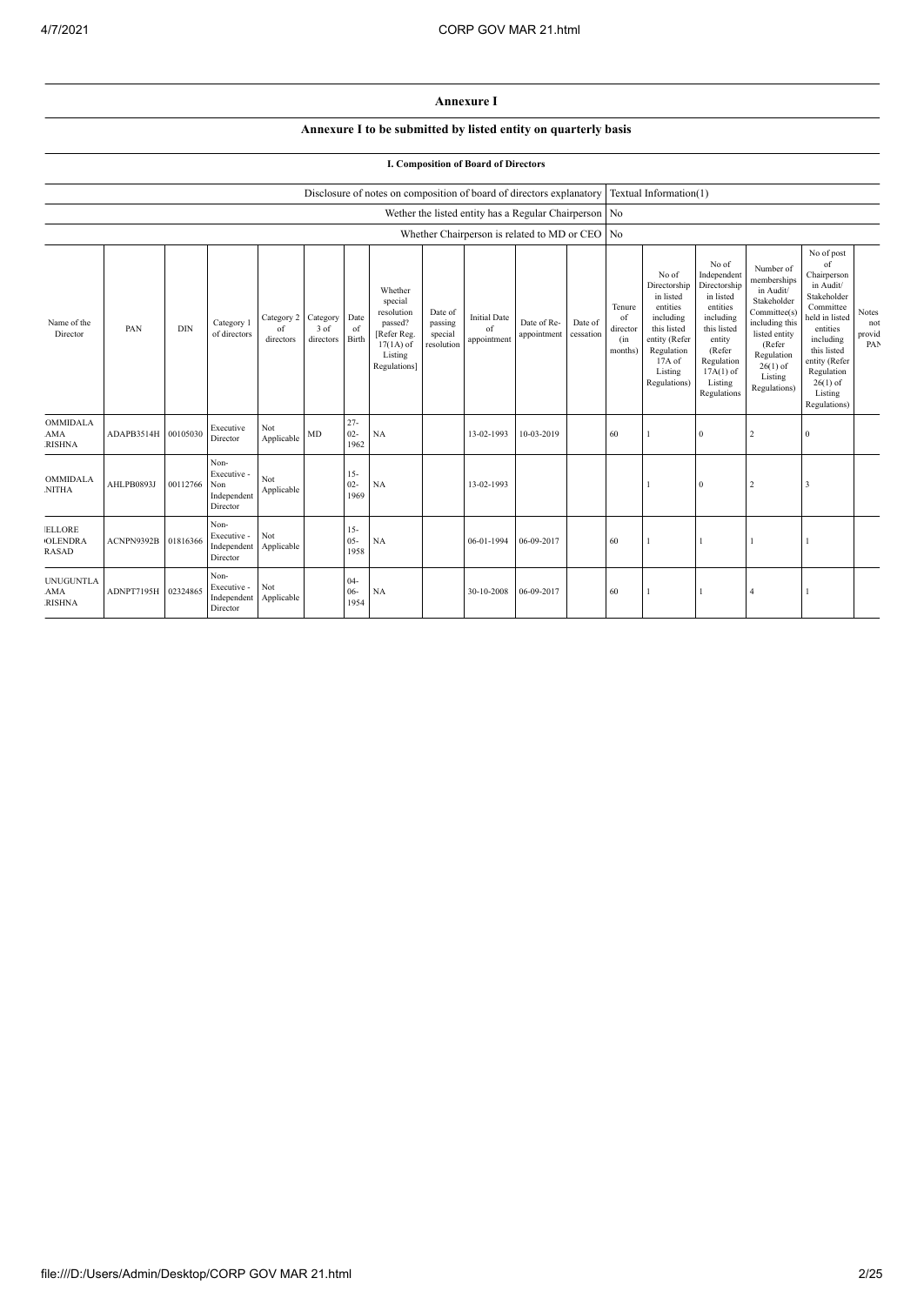|                        | <b>Text Block</b>                                 |
|------------------------|---------------------------------------------------|
| Textual Information(1) | WE HAVE NO CHAIRMAN OR CHAIRPERSON OF THE COMPANY |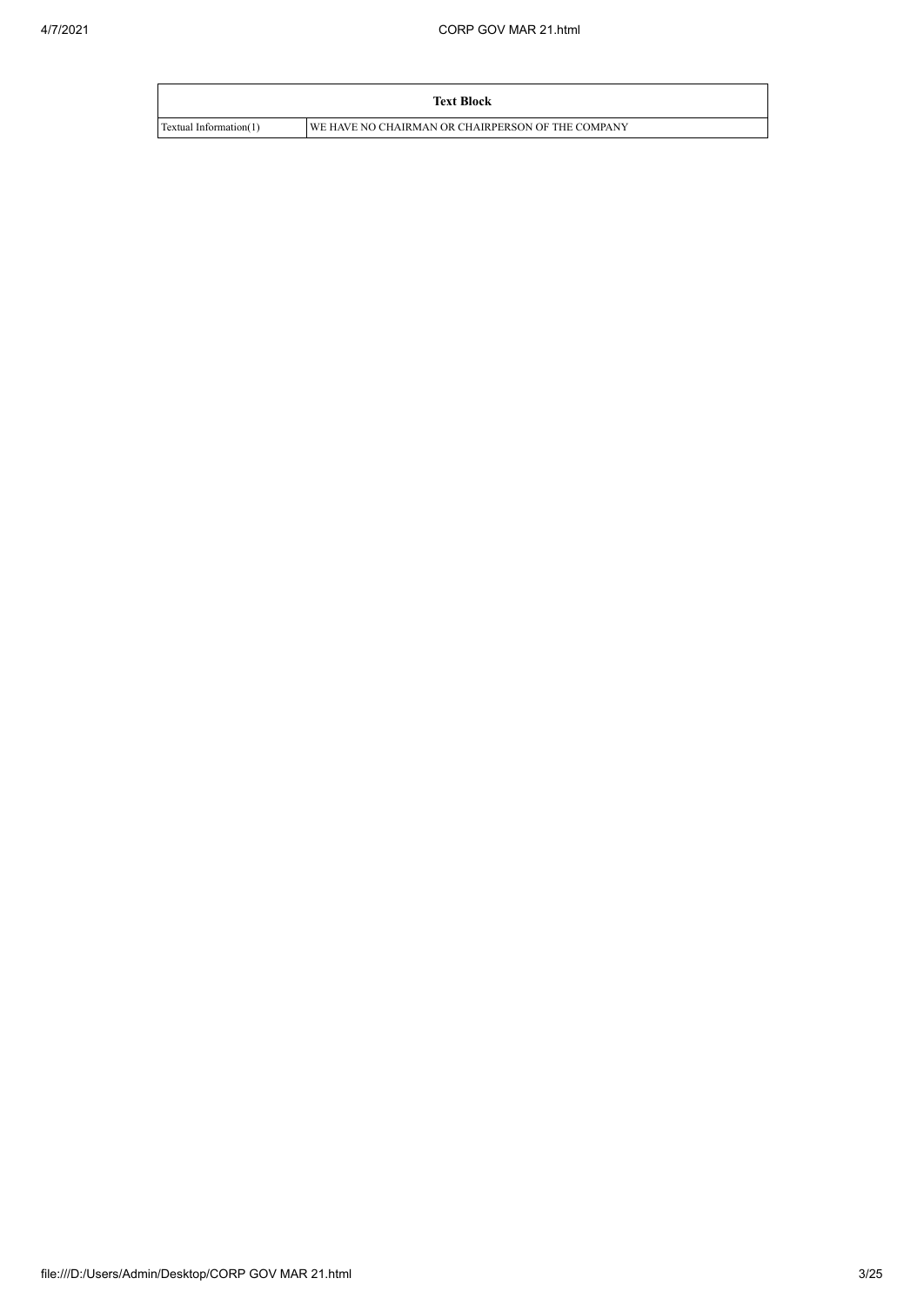|    | <b>Audit Committee Details</b> |                                   |                                                                      |             |            |                      |         |  |  |  |
|----|--------------------------------|-----------------------------------|----------------------------------------------------------------------|-------------|------------|----------------------|---------|--|--|--|
|    |                                |                                   | Whether the Audit Committee has a Regular Chairperson   Yes          |             |            |                      |         |  |  |  |
| Sr | <b>DIN</b><br>Number           | Name of Committee<br>members      | Category 2 of<br>Category 1 of directors<br>directors<br>Appointment |             |            | Date of<br>Cessation | Remarks |  |  |  |
|    | 02324865                       | TUNUGUNTLA RAMA<br><b>KRISHNA</b> | Non-Executive - Independent<br>Director                              | Chairperson | 06-08-2014 |                      |         |  |  |  |
|    | 01816366                       | NELLORE DOLENDRA<br>PRASAD        | Non-Executive - Independent<br>Director                              | Member      | 06-08-2014 |                      |         |  |  |  |
|    | 00112766                       | <b>BOMMIDALA ANITHA</b>           | Non-Executive - Non<br><b>Independent Director</b>                   | Member      | 06-08-2014 |                      |         |  |  |  |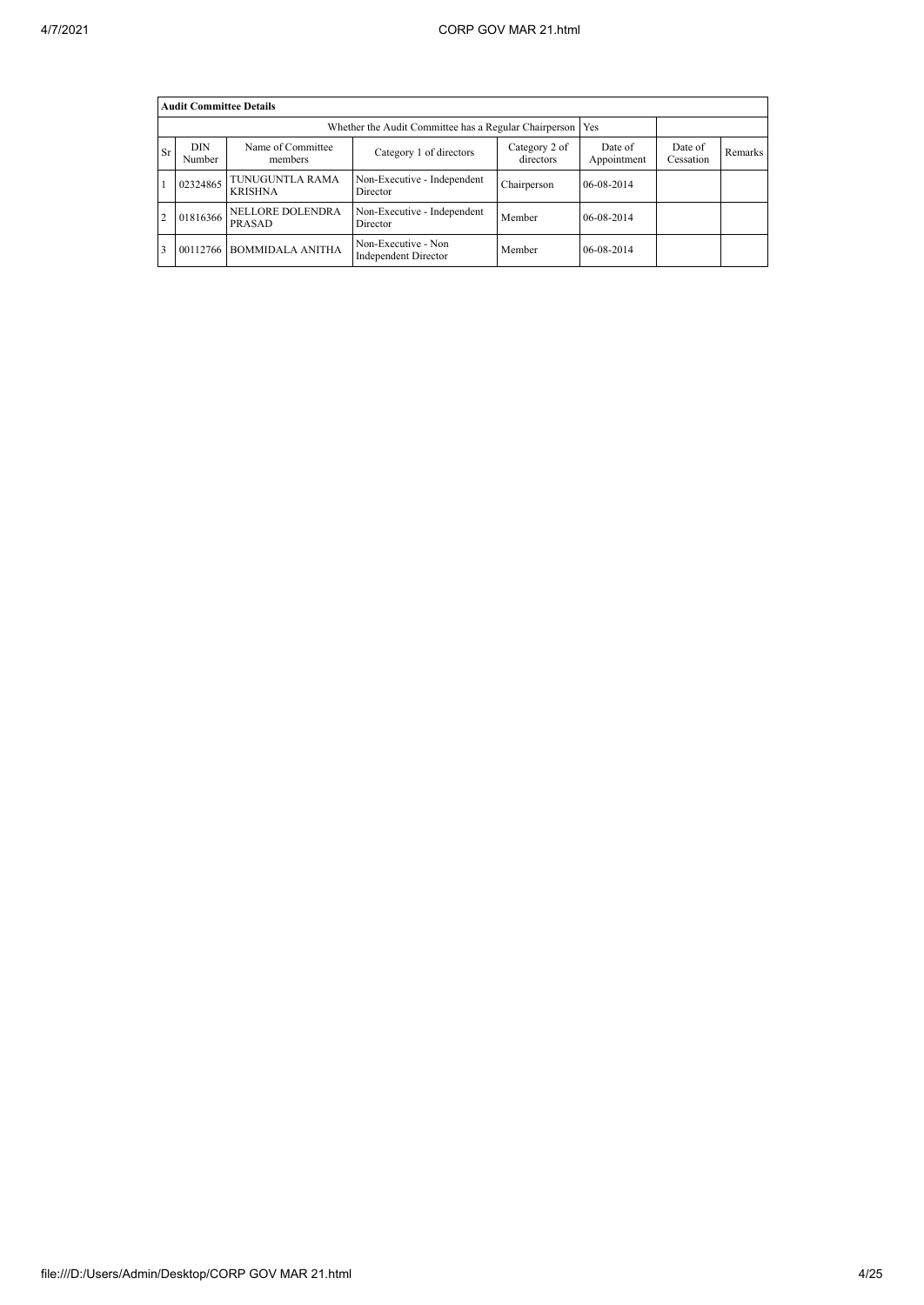|               | Nomination and remuneration committee                                                                         |                                                                                   |                                                    |             |                        |                      |         |  |  |  |
|---------------|---------------------------------------------------------------------------------------------------------------|-----------------------------------------------------------------------------------|----------------------------------------------------|-------------|------------------------|----------------------|---------|--|--|--|
|               |                                                                                                               | Whether the Nomination and remuneration committee has a Regular Chairperson   Yes |                                                    |             |                        |                      |         |  |  |  |
| <b>Sr</b>     | Name of Committee<br><b>DIN</b><br>Category 2 of<br>Category 1 of directors<br>directors<br>Number<br>members |                                                                                   |                                                    |             | Date of<br>Appointment | Date of<br>Cessation | Remarks |  |  |  |
|               | 01816366                                                                                                      | NELLORE DOLENDRA<br>PRASAD                                                        | Non-Executive - Independent<br>Director            | Chairperson | 06-08-2014             |                      |         |  |  |  |
| $\mathcal{D}$ | 02324865                                                                                                      | TUNUGUNTLA RAMA<br><b>KRISHNA</b>                                                 | Non-Executive - Independent<br>Director            | Member      | 06-08-2014             |                      |         |  |  |  |
| 3             |                                                                                                               | 00112766 BOMMIDALA ANITHA                                                         | Non-Executive - Non<br><b>Independent Director</b> | Member      | 06-08-2014             |                      |         |  |  |  |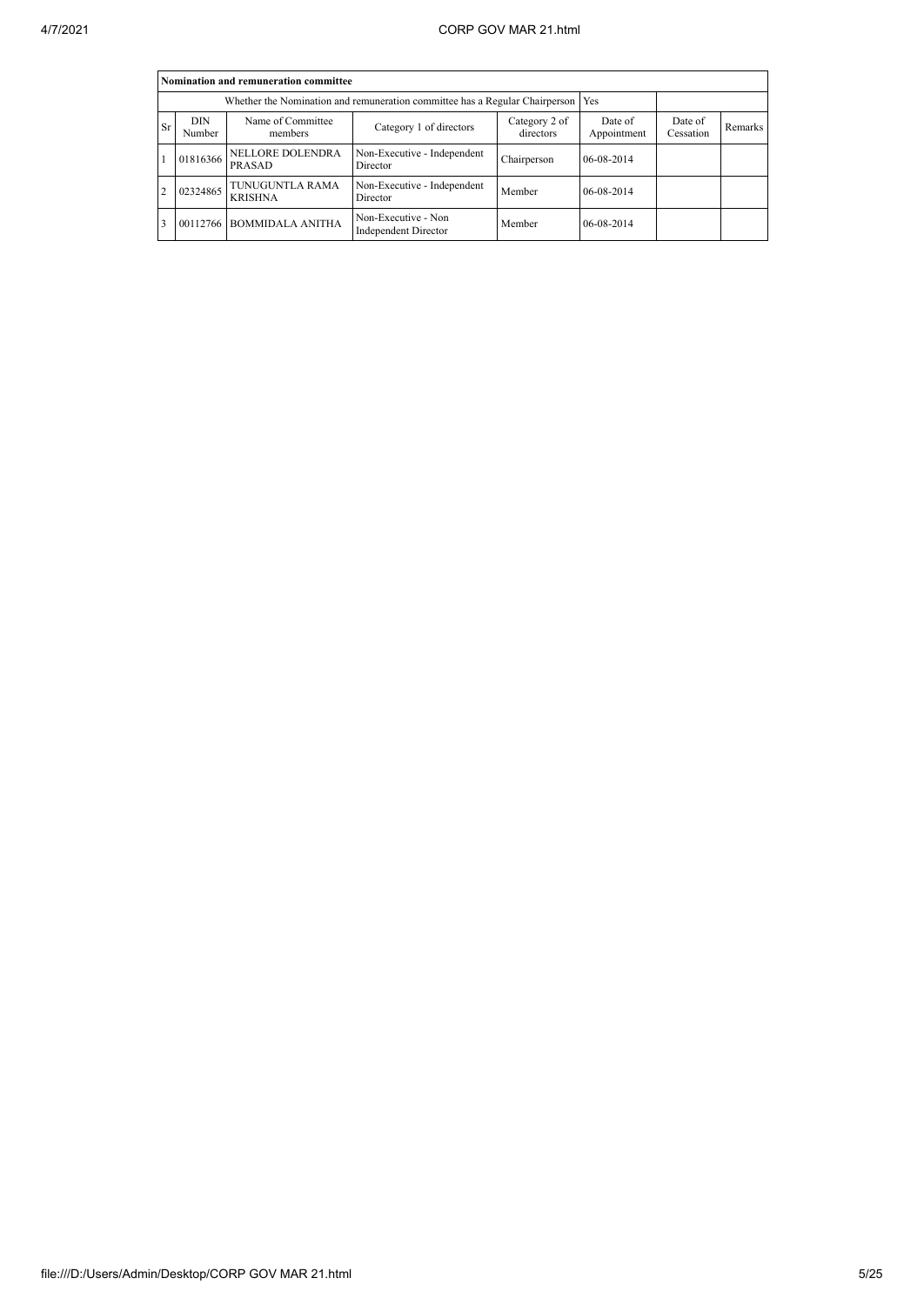|                | <b>Stakeholders Relationship Committee</b> |                                                                                 |                                             |                            |                        |                      |         |  |  |  |
|----------------|--------------------------------------------|---------------------------------------------------------------------------------|---------------------------------------------|----------------------------|------------------------|----------------------|---------|--|--|--|
|                |                                            | Whether the Stakeholders Relationship Committee has a Regular Chairperson   Yes |                                             |                            |                        |                      |         |  |  |  |
| <b>Sr</b>      | <b>DIN</b><br>Number                       | Name of Committee<br>members                                                    | Category 1 of directors                     | Category 2 of<br>directors | Date of<br>Appointment | Date of<br>Cessation | Remarks |  |  |  |
| $\mathbf{1}$   |                                            | 00112766 BOMMIDALA ANITHA                                                       | Non-Executive - Non<br>Independent Director | Chairperson                | 06-08-2014             |                      |         |  |  |  |
| $\overline{2}$ | 00105030                                   | <b>BOMMIDALA RAMA</b><br><b>KRISHNA</b>                                         | <b>Executive Director</b>                   | Member                     | 06-08-2014             |                      |         |  |  |  |
| 3              | 02324865                                   | TUNUGUNTLA RAMA<br><b>KRISHNA</b>                                               | Non-Executive - Independent<br>Director     | Member                     | 06-08-2014             |                      |         |  |  |  |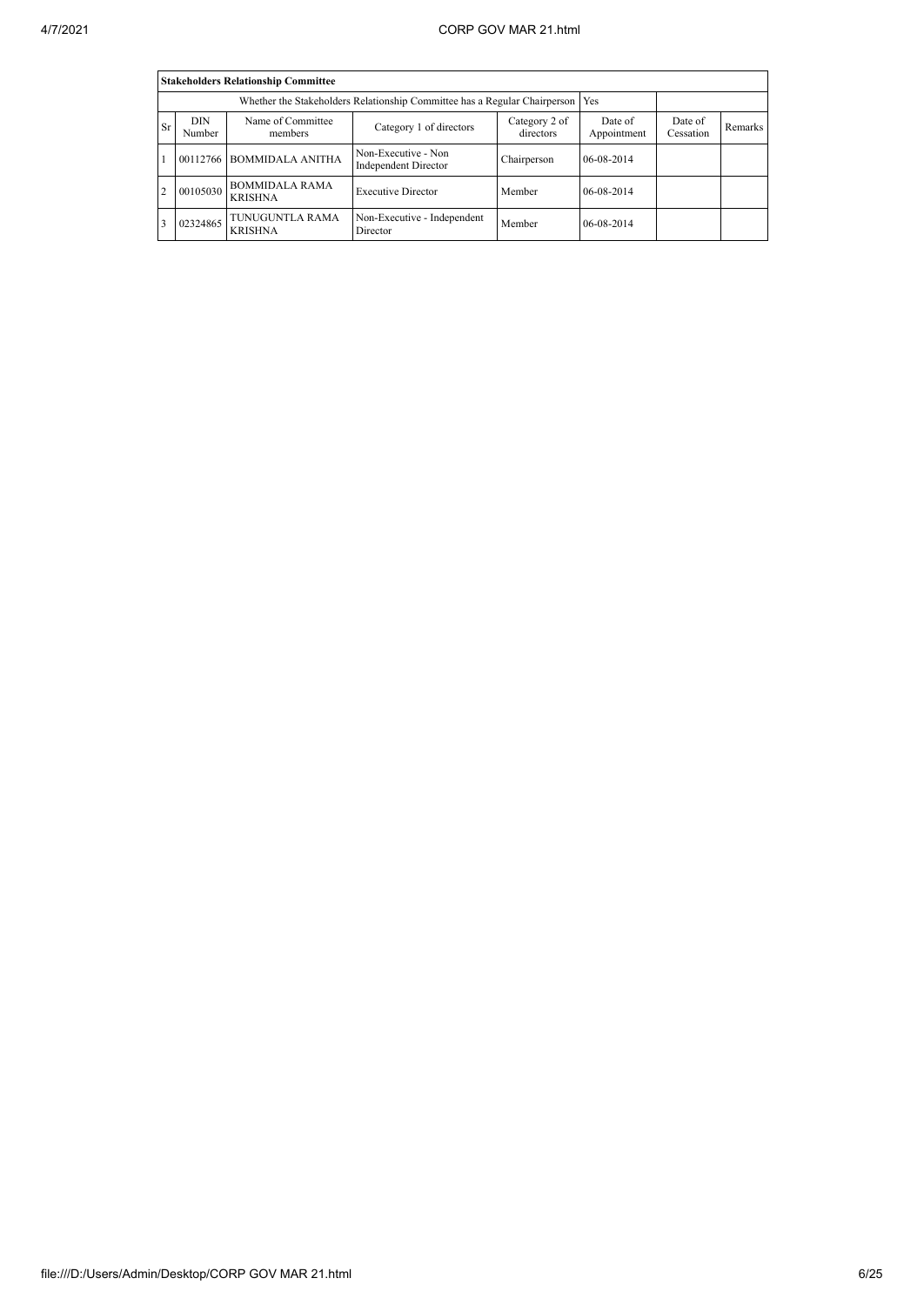|                | <b>Risk Management Committee</b> |                                                                                       |                                                                       |                        |                      |         |  |  |  |  |
|----------------|----------------------------------|---------------------------------------------------------------------------------------|-----------------------------------------------------------------------|------------------------|----------------------|---------|--|--|--|--|
|                |                                  |                                                                                       | Whether the Risk Management Committee has a Regular Chairperson   Yes |                        |                      |         |  |  |  |  |
| <b>Sr</b>      | <b>DIN</b><br>Number             | Name of Committee<br>Category 2 of<br>Category 1 of directors<br>directors<br>members |                                                                       | Date of<br>Appointment | Date of<br>Cessation | Remarks |  |  |  |  |
|                |                                  | 00112766 BOMMIDALA ANITHA                                                             | Non-Executive - Non<br>Independent Director                           | Chairperson            | 27-03-2015           |         |  |  |  |  |
| $\overline{2}$ | 02324865                         | TUNUGUNTLA RAMA<br><b>KRISHNA</b>                                                     | Non-Executive - Independent<br>Director                               | Member                 | 27-03-2015           |         |  |  |  |  |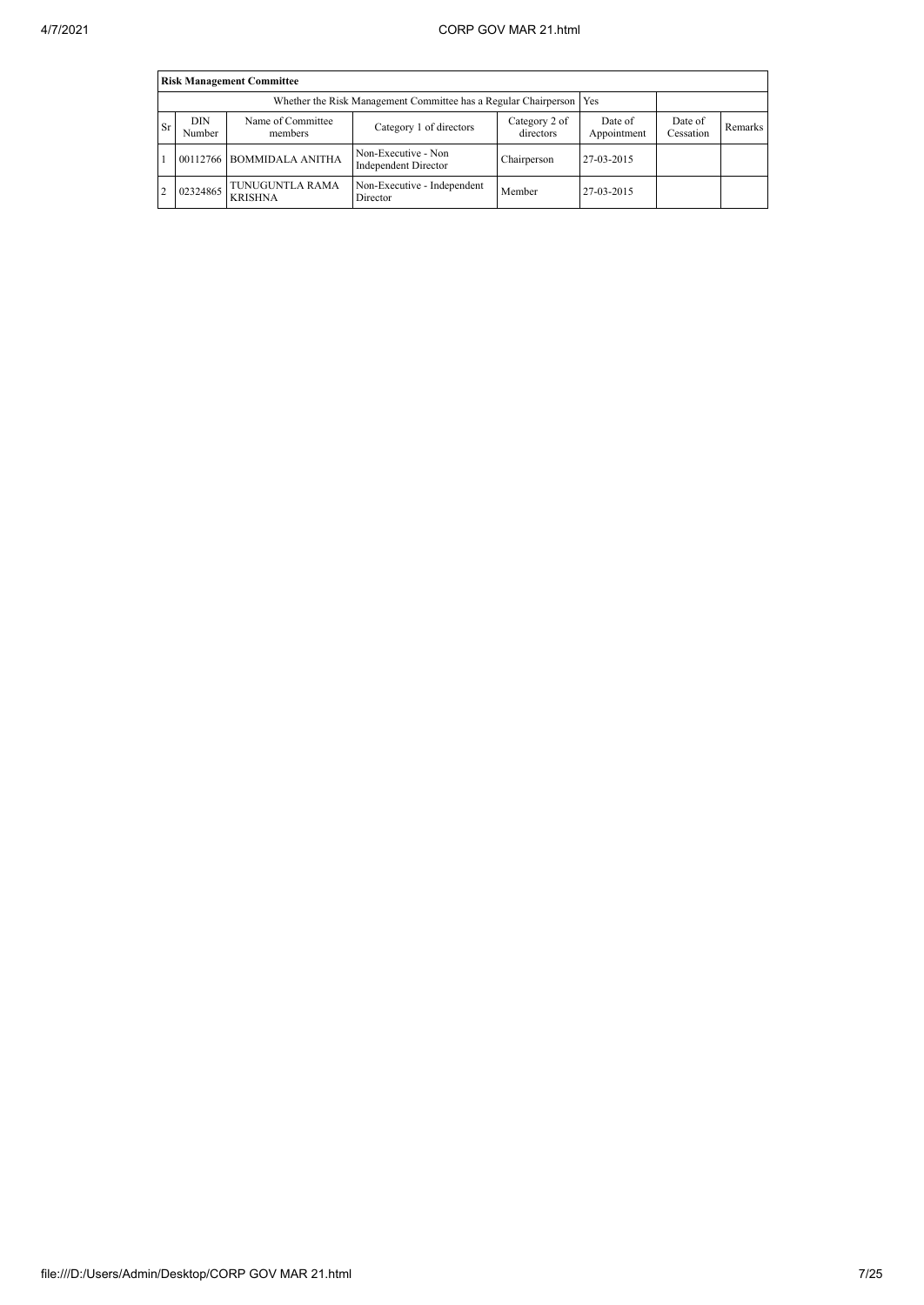|      | Corporate Social Responsibility Committee |                                                                                 |                            |                            |                        |                      |         |  |
|------|-------------------------------------------|---------------------------------------------------------------------------------|----------------------------|----------------------------|------------------------|----------------------|---------|--|
|      |                                           | Whether the Corporate Social Responsibility Committee has a Regular Chairperson |                            |                            |                        |                      |         |  |
| l Sr | DIN<br>Number                             | Name of Committee<br>members                                                    | Category 1 of<br>directors | Category 2 of<br>directors | Date of<br>Appointment | Date of<br>Cessation | Remarks |  |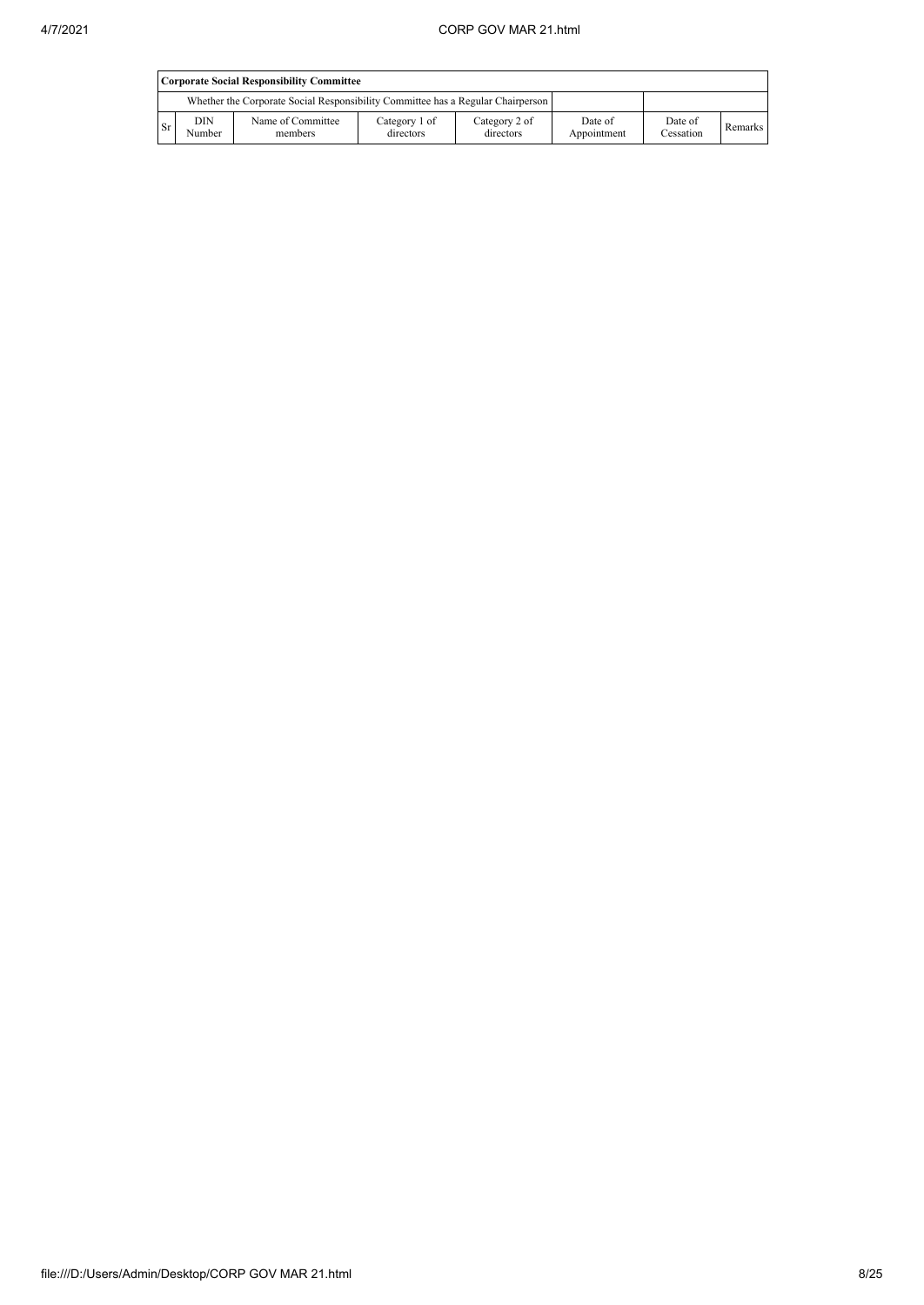| <b>Other Committee</b> |                                                                                                                                     |  |  |  |  |  |  |  |  |
|------------------------|-------------------------------------------------------------------------------------------------------------------------------------|--|--|--|--|--|--|--|--|
|                        | Sr   DIN Number   Name of Committee members   Name of other committee   Category 1 of directors   Category 2 of directors   Remarks |  |  |  |  |  |  |  |  |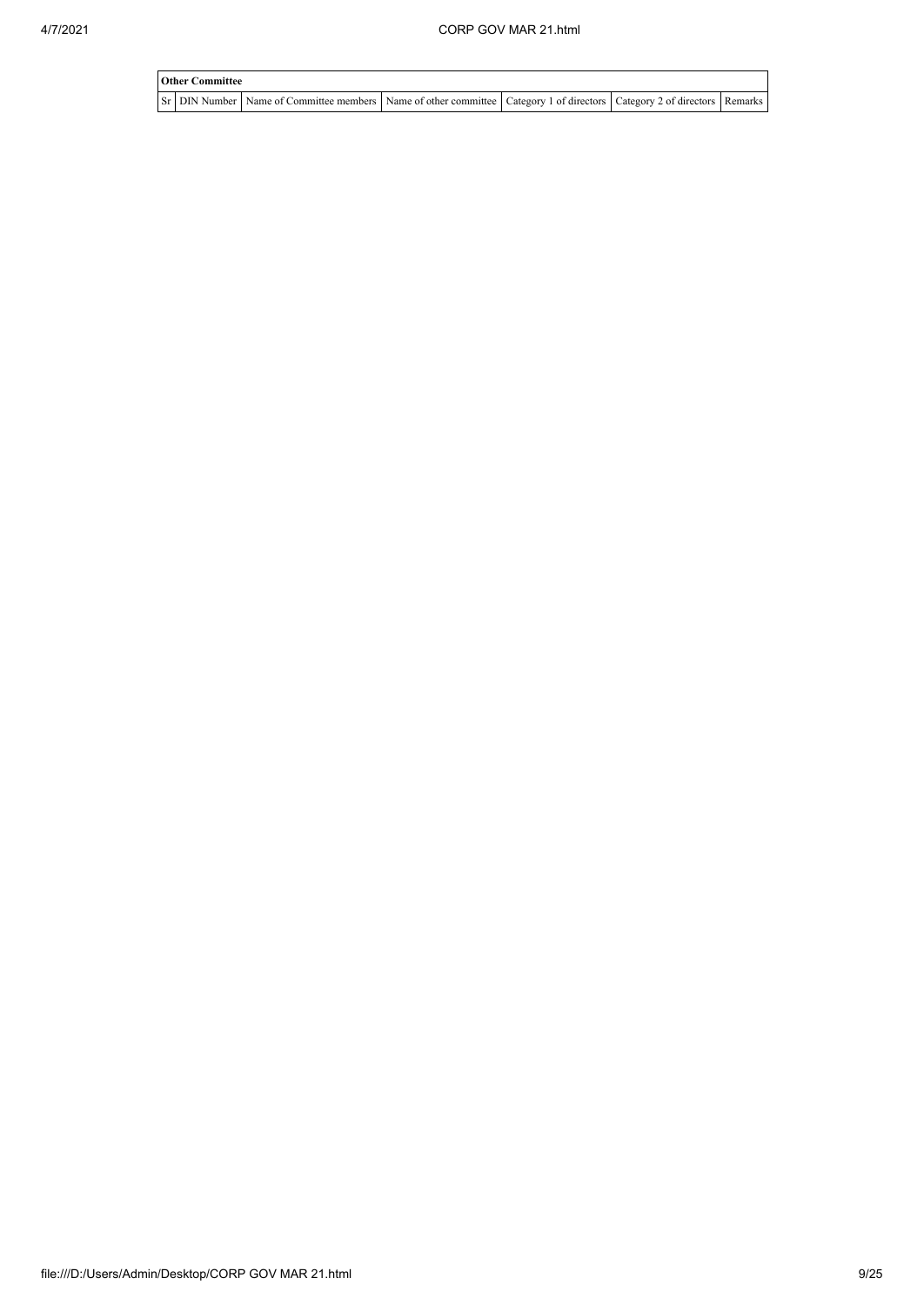|                | Annexure 1                                                     |                                                               |                                                                   |                                       |                                                     |                                    |                                                           |  |
|----------------|----------------------------------------------------------------|---------------------------------------------------------------|-------------------------------------------------------------------|---------------------------------------|-----------------------------------------------------|------------------------------------|-----------------------------------------------------------|--|
|                | <b>Annexure 1</b>                                              |                                                               |                                                                   |                                       |                                                     |                                    |                                                           |  |
|                | <b>III. Meeting of Board of Directors</b>                      |                                                               |                                                                   |                                       |                                                     |                                    |                                                           |  |
|                | Disclosure of notes on meeting of board of                     | directors explanatory                                         |                                                                   |                                       |                                                     |                                    |                                                           |  |
| Sr             | $Date(s)$ of meeting<br>$(i f any)$ in the<br>previous quarter | $Date(s)$ of<br>meeting (if any)<br>in the current<br>quarter | Maximum gap between<br>any two consecutive (in<br>number of days) | Notes for<br>not<br>providing<br>Date | Whether<br>requirement of<br>Quorum met<br>(Yes/No) | Number of<br>Directors<br>present* | No. of Independent<br>Directors attending<br>the meeting* |  |
|                | 13-11-2020                                                     |                                                               |                                                                   |                                       | Yes                                                 | 3                                  |                                                           |  |
| $\overline{c}$ |                                                                | 13-02-2021                                                    | 91                                                                |                                       | Yes                                                 | 4                                  |                                                           |  |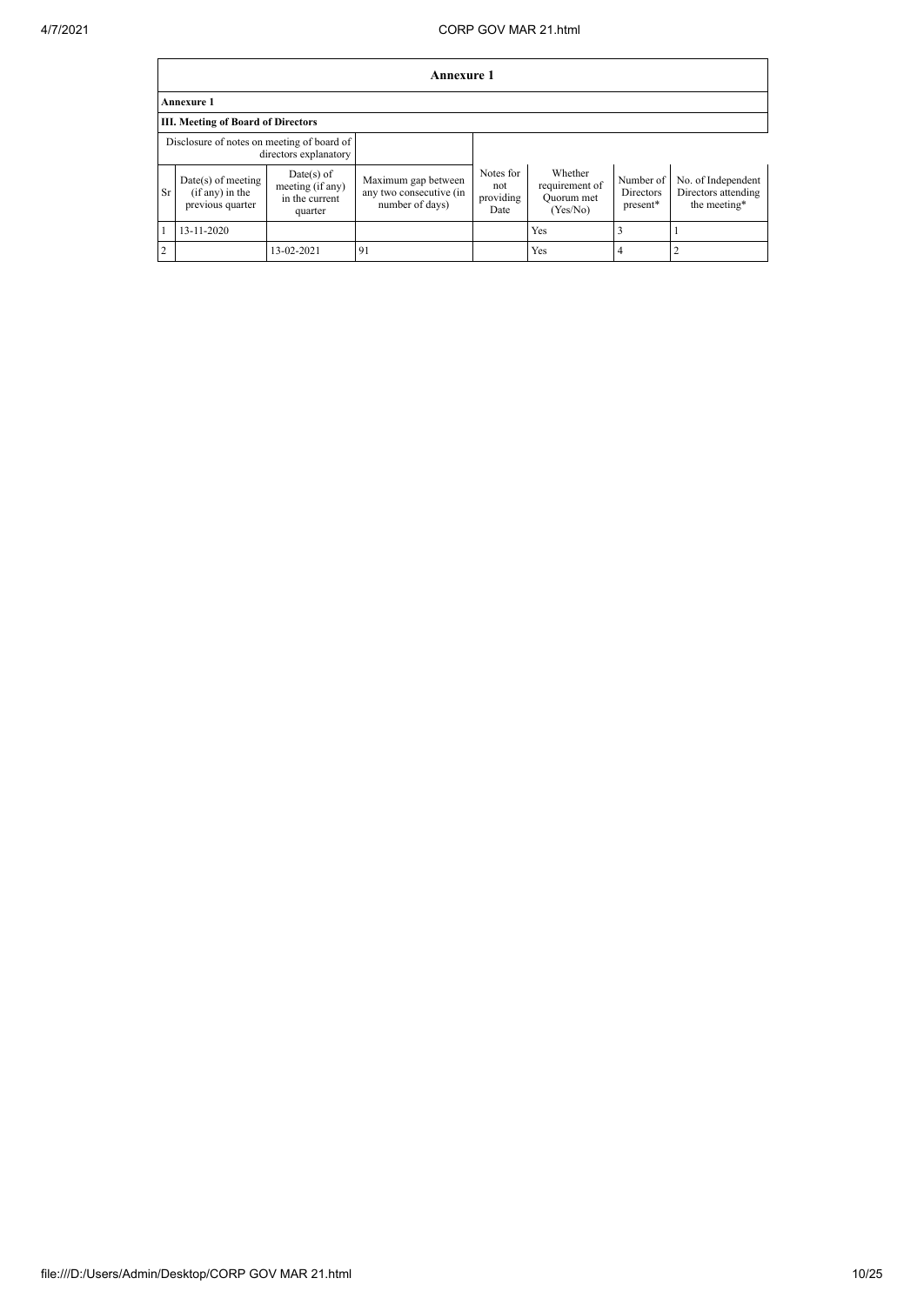|                | <b>Annexure 1</b>                                |                                                                                                            |                                                                      |                               |                                       |                                                        |                                       |                                                                        |  |  |
|----------------|--------------------------------------------------|------------------------------------------------------------------------------------------------------------|----------------------------------------------------------------------|-------------------------------|---------------------------------------|--------------------------------------------------------|---------------------------------------|------------------------------------------------------------------------|--|--|
|                | <b>IV. Meeting of Committees</b>                 |                                                                                                            |                                                                      |                               |                                       |                                                        |                                       |                                                                        |  |  |
|                |                                                  |                                                                                                            | Disclosure of notes on meeting of committees explanatory             |                               |                                       |                                                        |                                       |                                                                        |  |  |
| Sr             | Name of<br>Committee                             | $Date(s)$ of meeting (Enter<br>dates of Previous quarter and<br>Current quarter in<br>chronological order) | Maximum gap<br>between any two<br>consecutive (in<br>number of days) | Name of<br>other<br>committee | Reson for<br>not<br>providing<br>date | Whether<br>requirement<br>of Quorum<br>met<br>(Yes/No) | Number<br>of<br>Directors<br>present* | No. of<br>Independent<br><b>Directors</b><br>attending the<br>meeting* |  |  |
| $\mathbf{1}$   | Audit<br>Committee                               | 13-11-2020                                                                                                 |                                                                      |                               |                                       | <b>Yes</b>                                             | 3                                     |                                                                        |  |  |
| $\overline{2}$ | Audit<br>Committee                               | 13-02-2021                                                                                                 | 91                                                                   |                               |                                       | <b>Yes</b>                                             | 3                                     |                                                                        |  |  |
| 3              | <b>Stakeholders</b><br>Relationship<br>Committee | 13-11-2020                                                                                                 |                                                                      |                               |                                       | <b>Yes</b>                                             | 3                                     |                                                                        |  |  |
| 4              | <b>Stakeholders</b><br>Relationship<br>Committee | 13-02-2021                                                                                                 | 91                                                                   |                               |                                       | Yes                                                    | $\overline{2}$                        | $\theta$                                                               |  |  |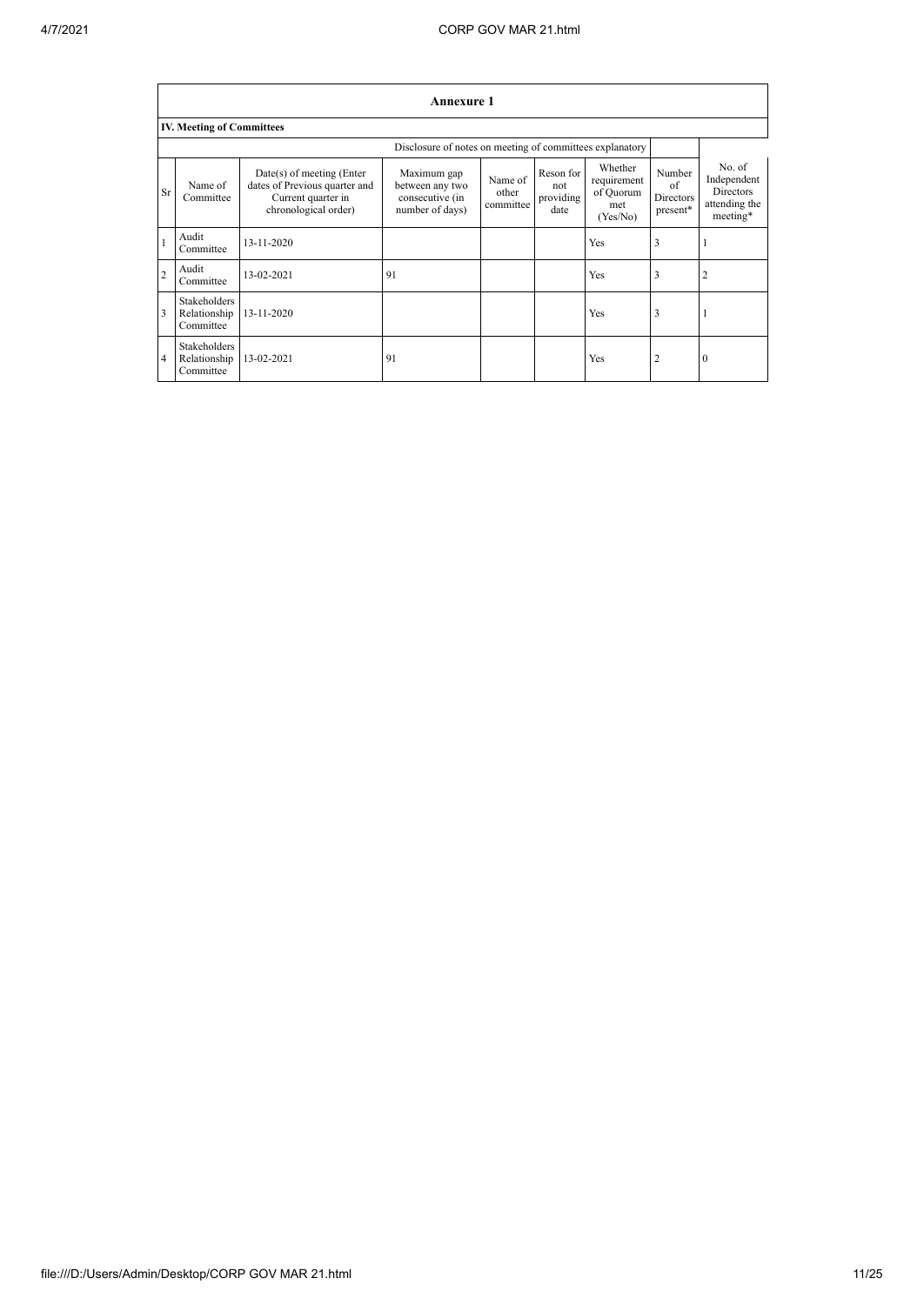|                | Annexure 1                                                                                                |                                  |                                                                    |  |  |  |  |  |  |
|----------------|-----------------------------------------------------------------------------------------------------------|----------------------------------|--------------------------------------------------------------------|--|--|--|--|--|--|
|                | V. Related Party Transactions                                                                             |                                  |                                                                    |  |  |  |  |  |  |
| Sr             | Subject                                                                                                   | Compliance status<br>(Yes/No/NA) | If status is "No" details of non-<br>compliance may be given here. |  |  |  |  |  |  |
|                | Whether prior approval of audit committee obtained                                                        | <b>NA</b>                        |                                                                    |  |  |  |  |  |  |
| $\overline{2}$ | Whether shareholder approval obtained for material RPT                                                    | <b>NA</b>                        |                                                                    |  |  |  |  |  |  |
| 3              | Whether details of RPT entered into pursuant to omnibus approval<br>have been reviewed by Audit Committee | <b>NA</b>                        |                                                                    |  |  |  |  |  |  |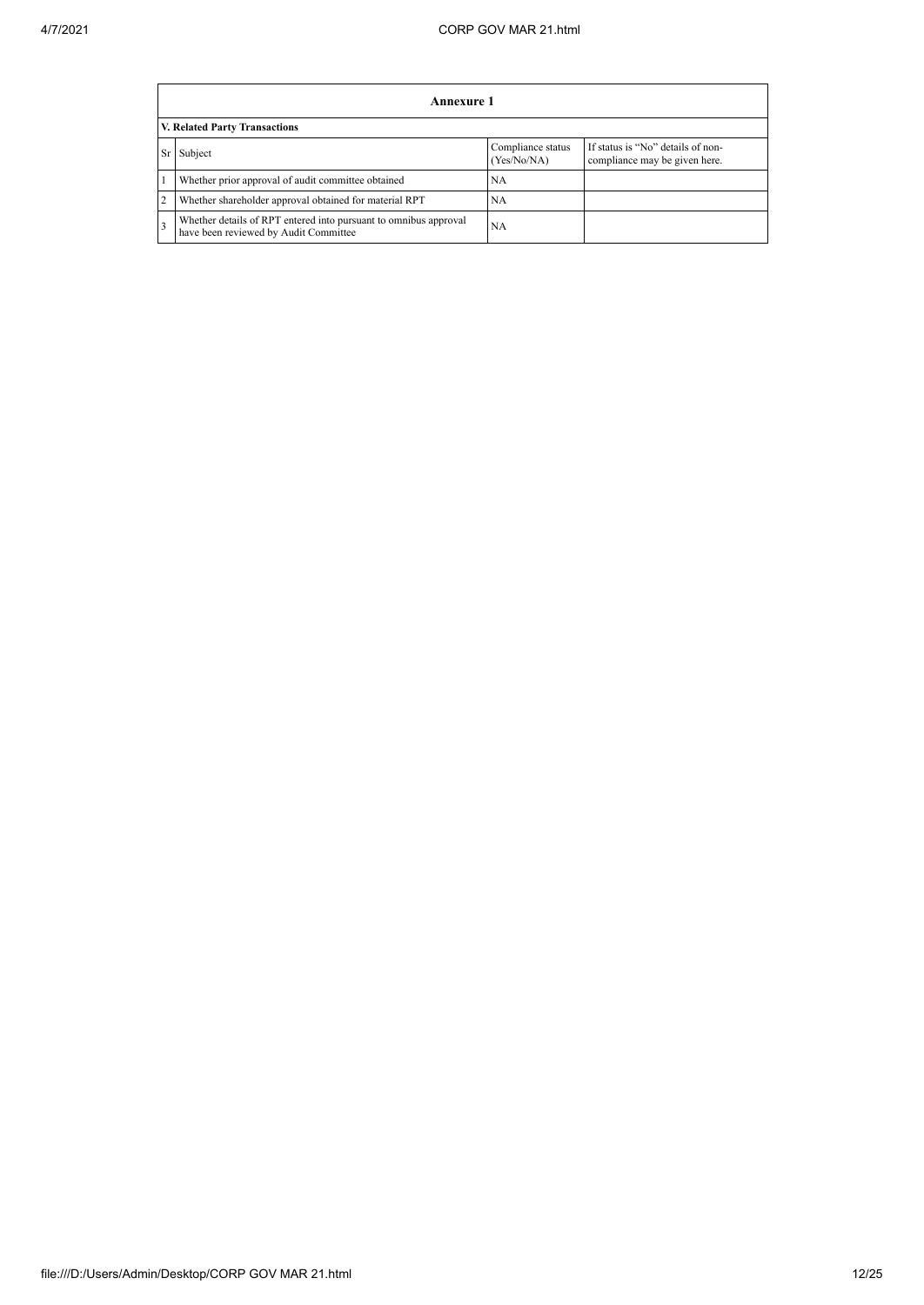|                | Annexure 1                                                                                                                                                                                                      |                               |  |  |
|----------------|-----------------------------------------------------------------------------------------------------------------------------------------------------------------------------------------------------------------|-------------------------------|--|--|
|                | <b>VI.</b> Affirmations                                                                                                                                                                                         |                               |  |  |
|                | Sr Subject                                                                                                                                                                                                      | Compliance<br>status (Yes/No) |  |  |
| $\mathbf{1}$   | The composition of Board of Directors is in terms of SEBI (Listing obligations and disclosure requirements)<br>Regulations, 2015                                                                                | Yes                           |  |  |
| $\mathfrak{D}$ | The composition of the following committees is in terms of SEBI(Listing obligations and disclosure requirements)<br>Regulations, 2015 a. Audit Committee                                                        | <b>Yes</b>                    |  |  |
| 3              | The composition of the following committees is in terms of SEBI(Listing obligations and disclosure requirements)<br>Regulations, 2015. b. Nomination & remuneration committee                                   | Yes                           |  |  |
| $\overline{4}$ | The composition of the following committees is in terms of SEBI(Listing obligations and disclosure requirements)<br>Regulations, 2015. c. Stakeholders relationship committee                                   | <b>Yes</b>                    |  |  |
| 5              | The composition of the following committees is in terms of SEBI(Listing obligations and disclosure requirements)<br>Regulations, 2015. d. Risk management committee (applicable to the top 500 listed entities) | <b>Yes</b>                    |  |  |
| 6              | The committee members have been made aware of their powers, role and responsibilities as specified in SEBI<br>(Listing obligations and disclosure requirements) Regulations, 2015.                              | Yes                           |  |  |
| $\overline{7}$ | The meetings of the board of directors and the above committees have been conducted in the manner as specified in<br>SEBI (Listing obligations and disclosure requirements) Regulations, 2015.                  | Yes                           |  |  |
| 8              | This report and/or the report submitted in the previous quarter has been placed before Board of Directors.                                                                                                      | Yes                           |  |  |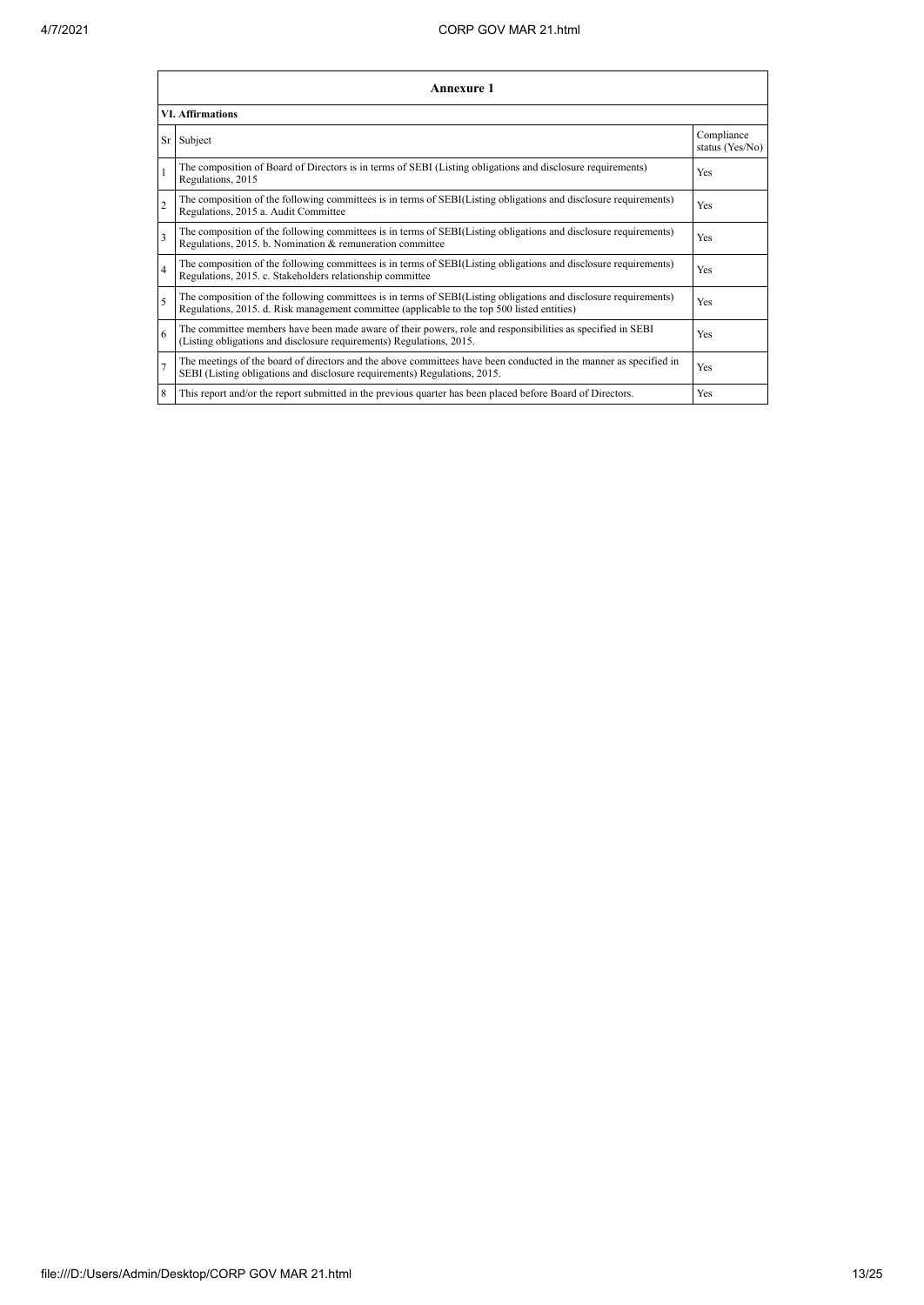|      | <b>Annexure 1</b> |                                          |
|------|-------------------|------------------------------------------|
| ' Sr | Subject           | Compliance status                        |
|      | Name of signatory | <b>B. VIRAT VISHNU</b>                   |
|      | Designation       | Company Secretary and Compliance Officer |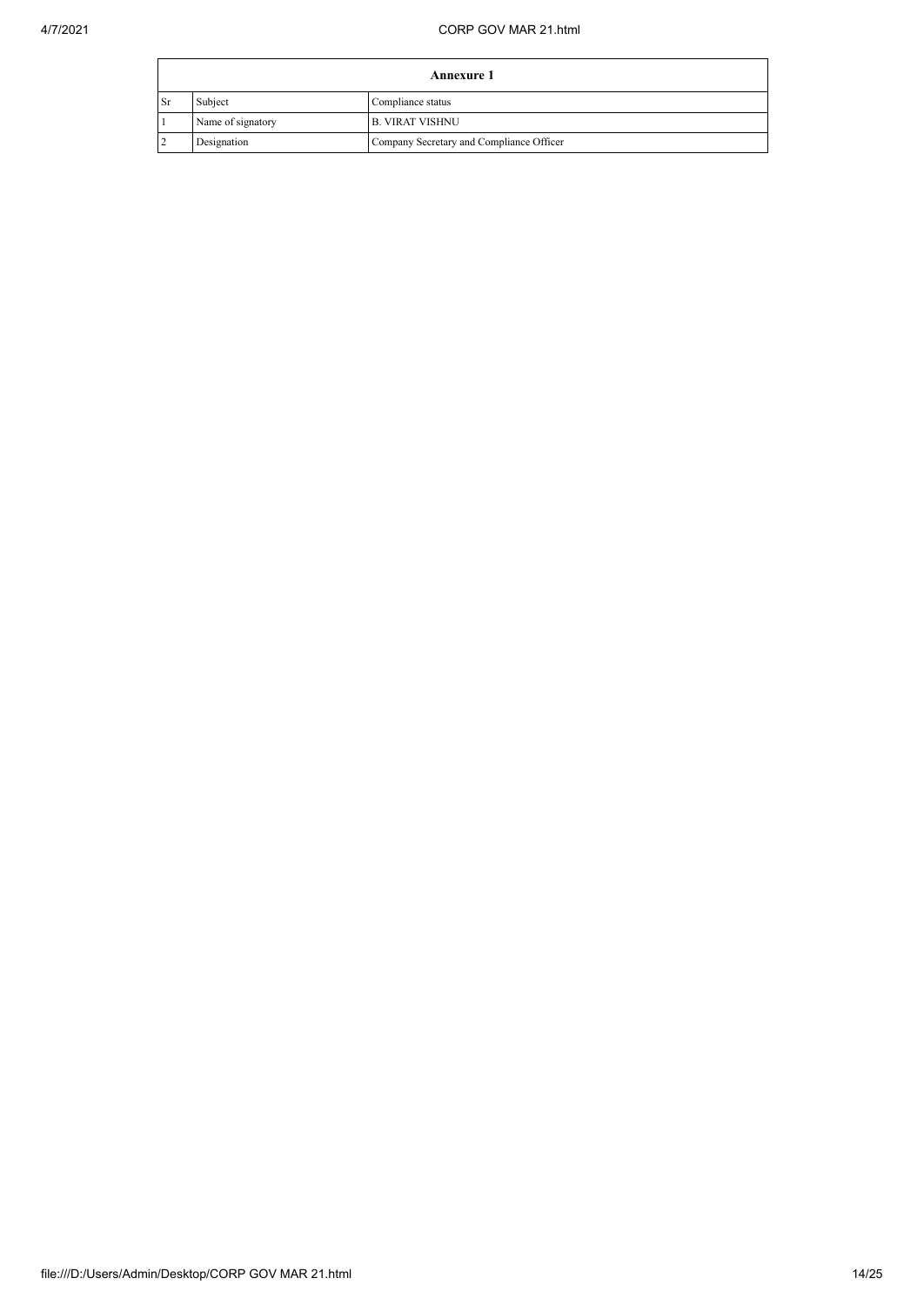|                          | <b>Annexure II</b>                                                         |                                  |                                                                                                                 |                      |
|--------------------------|----------------------------------------------------------------------------|----------------------------------|-----------------------------------------------------------------------------------------------------------------|----------------------|
|                          |                                                                            |                                  | Annexure II to be submitted by listed entity at the end of the financial year (for the whole of financial year) |                      |
|                          | I. Disclosure on website in terms of Listing Regulations                   |                                  |                                                                                                                 |                      |
| <b>Sr</b>                | Item                                                                       | Compliance status<br>(Yes/No/NA) | If status is "No" details of non-<br>compliance may be given here.                                              | Web address          |
|                          | Details of business                                                        | Yes                              |                                                                                                                 | www.bkvindustries.in |
| $\overline{2}$           | Terms and conditions of appointment of<br>independent directors            | Yes                              |                                                                                                                 | www.bkvindustries.in |
| $\overline{\mathbf{3}}$  | Composition of various committees of board<br>of directors                 | Yes                              |                                                                                                                 | www.bkvindustries.in |
| $\overline{\mathbf{4}}$  | Code of conduct of board of directors and<br>senior management personnel   | Yes                              |                                                                                                                 | www.bkvindustries.in |
| $\overline{\phantom{0}}$ | Details of establishment of vigil mechanism/<br>Whistle Blower policy      | Yes                              |                                                                                                                 | www.bkvindustries.in |
| 6                        | Criteria of making payments to non-executive<br>directors                  | Yes                              |                                                                                                                 | www.bkvindustries.in |
| $\overline{7}$           | Policy on dealing with related party<br>transactions                       | Yes                              |                                                                                                                 | www.bkvindustries.in |
| 8                        | Policy for determining 'material' subsidiaries                             | NA                               |                                                                                                                 |                      |
| $\mathbf Q$              | Details of familiarization programmes<br>imparted to independent directors | Yes                              |                                                                                                                 | www.bkvindustries.in |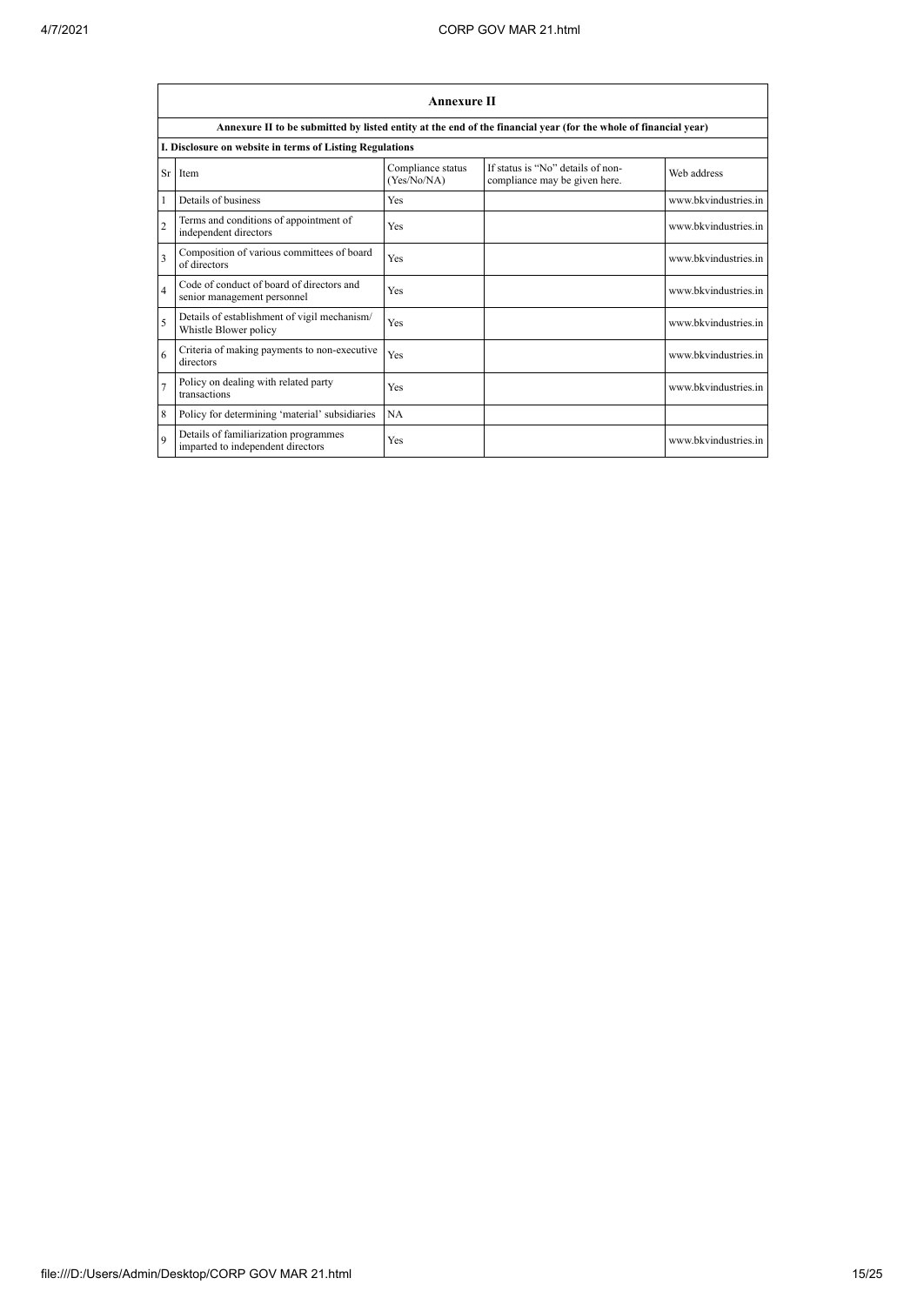|    | <b>Annexure II</b>                                                                                                                                                                           |                                     |                                                                      |                      |
|----|----------------------------------------------------------------------------------------------------------------------------------------------------------------------------------------------|-------------------------------------|----------------------------------------------------------------------|----------------------|
|    | Annexure II to be submitted by listed entity at the end of the financial year (for the whole of financial year)                                                                              |                                     |                                                                      |                      |
|    | I. Disclosure on website in terms of Listing Regulations                                                                                                                                     |                                     |                                                                      |                      |
| Sr | <b>I</b> tem                                                                                                                                                                                 | Compliance<br>status<br>(Yes/No/NA) | If status is "No" details<br>of non-compliance may<br>be given here. | Web address          |
| 10 | Contact information of the designated officials of the listed entity<br>who are responsible for assisting and handling investor grievances                                                   | Yes                                 |                                                                      | www.bkvindustries.in |
| 11 | email address for grievance redressal and other relevant details                                                                                                                             | Yes                                 |                                                                      | www.bkvindustries.in |
| 12 | Financial results                                                                                                                                                                            | Yes                                 |                                                                      | www.bkvindustries.in |
| 13 | Shareholding pattern                                                                                                                                                                         | Yes                                 |                                                                      | www.bkvindustries.in |
| 14 | Details of agreements entered into with the media companies and/or<br>their associates                                                                                                       | NA                                  |                                                                      |                      |
| 15 | Schedule of analyst or institutional investor meet and presentations<br>made by the listed entity to analysts or institutional investors<br>simultaneously with submission to stock exchange | Yes                                 |                                                                      | www.bkvindustries.in |
|    | 16 New name and the old name of the listed entity                                                                                                                                            | NA                                  |                                                                      |                      |
| 17 | Advertisements as per regulation 47 (1)                                                                                                                                                      | Yes                                 |                                                                      | www.bkvindustries.in |
| 18 | Credit rating or revision in credit rating obtained                                                                                                                                          | <b>NA</b>                           |                                                                      |                      |
| 19 | Separate audited financial statements of each subsidiary of the listed<br>entity in respect of a relevant financial year                                                                     | NA                                  |                                                                      |                      |
| 20 | Whether company has provided information under separate section<br>on its website as per Regulation $46(2)$                                                                                  | Yes                                 |                                                                      | www.bkvindustries.in |
| 21 | Materiality Policy as per Regulation 30                                                                                                                                                      | NA                                  |                                                                      |                      |
| 22 | Dividend Distribution policy as per Regulation 43A (as applicable)                                                                                                                           | NA                                  |                                                                      |                      |
| 23 | It is certified that these contents on the website of the listed entity are<br>correct                                                                                                       | Yes                                 |                                                                      | www.bkvindustries.in |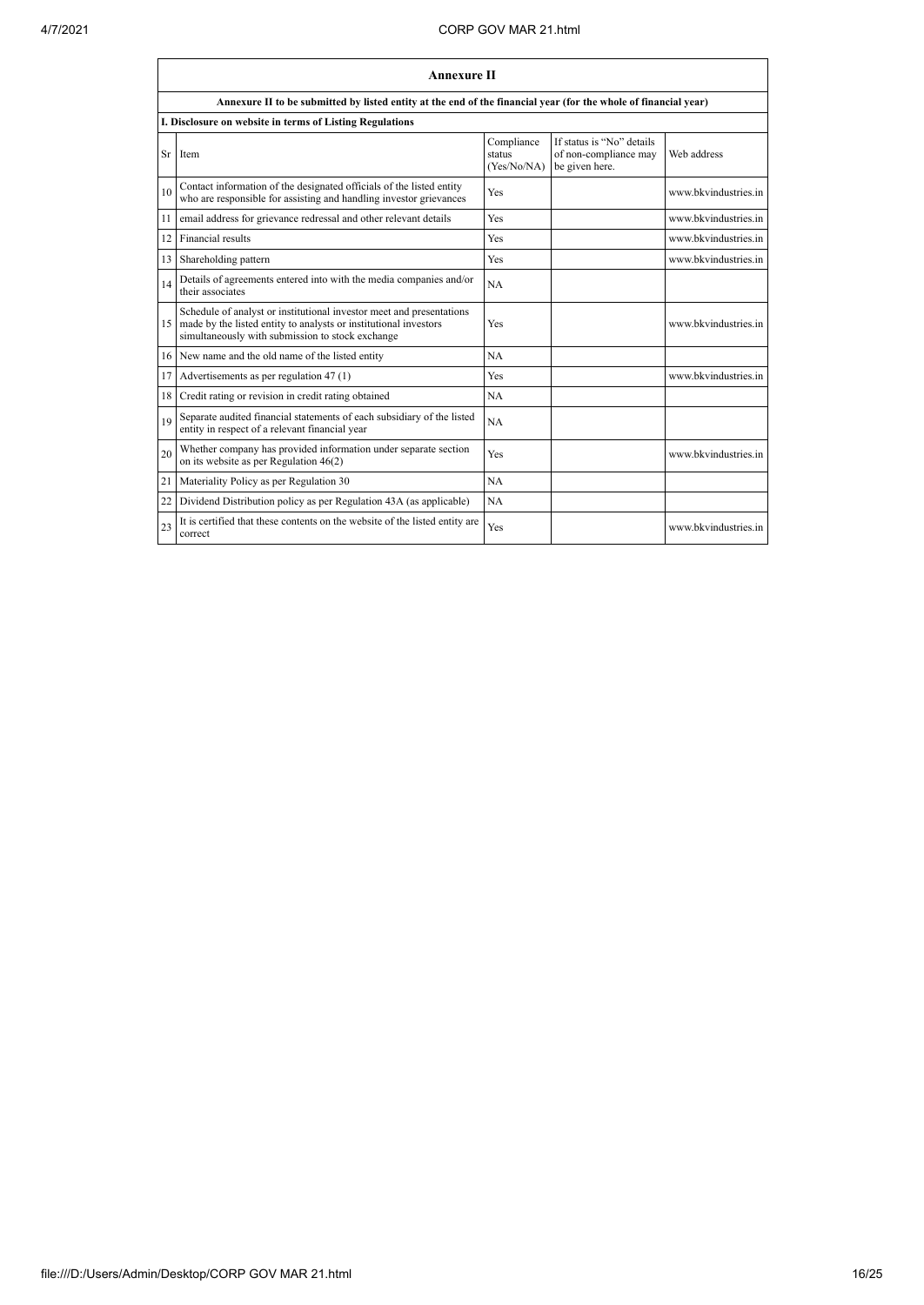|                | <b>Annexure II</b>                                                                                                   |                                   |                                     |                                                                    |  |
|----------------|----------------------------------------------------------------------------------------------------------------------|-----------------------------------|-------------------------------------|--------------------------------------------------------------------|--|
|                | <b>II. Annual Affirmations</b>                                                                                       |                                   |                                     |                                                                    |  |
| Sr             | Particulars                                                                                                          | Regulation<br>Number              | Compliance<br>status<br>(Yes/No/NA) | If status is "No" details of non-<br>compliance may be given here. |  |
| $\mathbf{1}$   | Independent director(s) have been appointed in terms of<br>specified criteria of 'independence' and/or 'eligibility' | 16(1)(b) &<br>25(6)               | Yes                                 |                                                                    |  |
| $\overline{2}$ | Board composition                                                                                                    | $17(1)$ ,<br>$17(1A)$ &<br>17(1B) | Yes                                 |                                                                    |  |
| 3              | Meeting of Board of directors                                                                                        | 17(2)                             | Yes                                 |                                                                    |  |
| 4              | Quorum of Board meeting                                                                                              | 17(2A)                            | Yes                                 |                                                                    |  |
| 5              | Review of Compliance Reports                                                                                         | 17(3)                             | Yes                                 |                                                                    |  |
| 6              | Plans for orderly succession for appointments                                                                        | 17(4)                             | NA                                  |                                                                    |  |
| $\overline{7}$ | Code of Conduct                                                                                                      | 17(5)                             | Yes                                 |                                                                    |  |
| 8              | Fees/compensation                                                                                                    | 17(6)                             | NA                                  |                                                                    |  |
| 9              | Minimum Information                                                                                                  | 17(7)                             | Yes                                 |                                                                    |  |
|                | 10 Compliance Certificate                                                                                            | 17(8)                             | Yes                                 |                                                                    |  |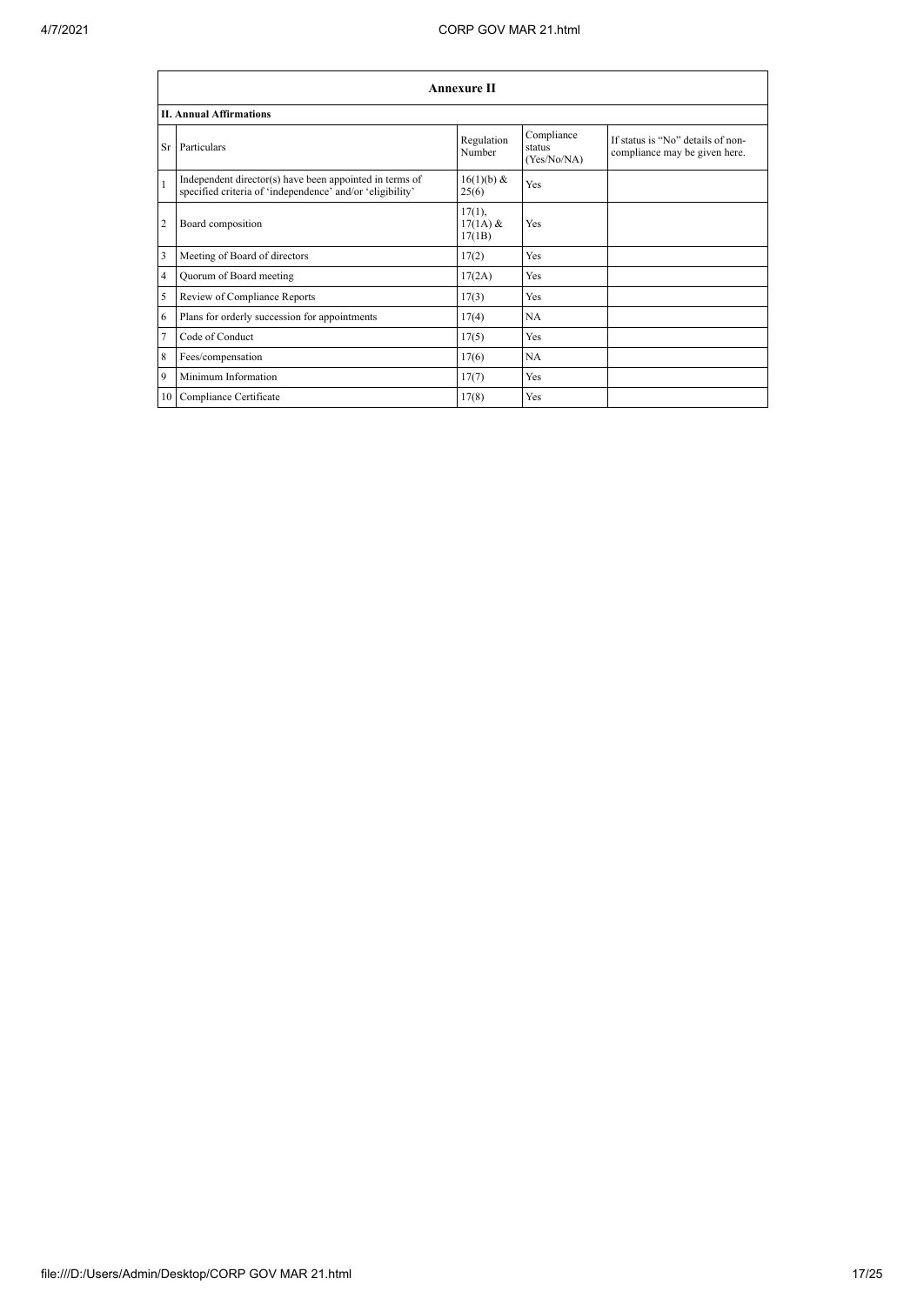|           | <b>Annexure II</b>                                         |                            |                                  |                                                                   |
|-----------|------------------------------------------------------------|----------------------------|----------------------------------|-------------------------------------------------------------------|
|           | <b>II. Annual Affirmations</b>                             |                            |                                  |                                                                   |
| <b>Sr</b> | Particulars                                                | Regulation<br>Number       | Compliance status<br>(Yes/No/NA) | If status is "No" details of non-compliance<br>may be given here. |
| 11        | Risk Assessment & Management                               | 17(9)                      | Yes                              |                                                                   |
| 12        | Performance Evaluation of Independent<br><b>Directors</b>  | 17(10)                     | Yes                              |                                                                   |
| 13        | Recommendation of Board                                    | 17(11)                     | Yes                              |                                                                   |
| 14        | Maximum number of Directorships                            | 17A                        | Yes                              |                                                                   |
| 15        | Composition of Audit Committee                             | 18(1)                      | Yes                              |                                                                   |
| 16        | Meeting of Audit Committee                                 | 18(2)                      | Yes                              |                                                                   |
| 17        | Composition of nomination & remuneration<br>committee      | 19(1) & (2)                | Yes                              |                                                                   |
| 18        | Quorum of Nomination and Remuneration<br>Committee meeting | 19(2A)                     | Yes                              |                                                                   |
| 19        | Meeting of Nomination and Remuneration<br>Committee        | 19(3A)                     | Yes                              |                                                                   |
| 20        | Composition of Stakeholder Relationship<br>Committee       | $20(1), 20(2)$ &<br>20(2A) | Yes                              |                                                                   |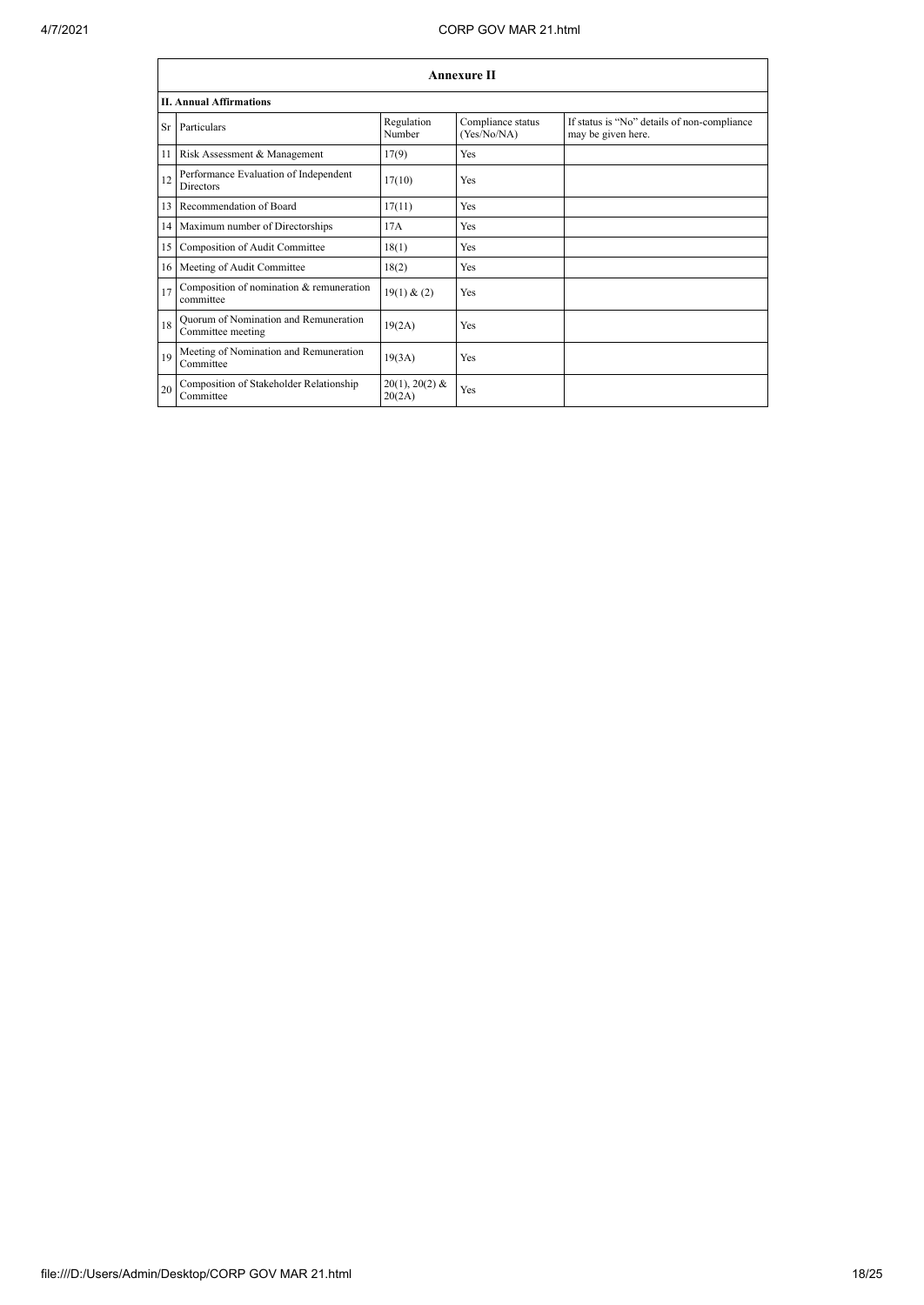|    | <b>Annexure II</b>                                                                     |                                                |                                  |                                                                    |
|----|----------------------------------------------------------------------------------------|------------------------------------------------|----------------------------------|--------------------------------------------------------------------|
|    | <b>II. Annual Affirmations</b>                                                         |                                                |                                  |                                                                    |
| Sr | Particulars                                                                            | Regulation<br>Number                           | Compliance status<br>(Yes/No/NA) | If status is "No" details of non-<br>compliance may be given here. |
| 21 | Meeting of Stakeholders Relationship Committee                                         | 20(3A)                                         | Yes                              |                                                                    |
| 22 | Composition and role of risk management<br>committee                                   | 21(1), (2), (3), (4)                           | Yes                              |                                                                    |
| 23 | Meeting of Risk Management Committee                                                   | 21(3A)                                         | Yes                              |                                                                    |
| 24 | Vigil Mechanism                                                                        | 22                                             | <b>Yes</b>                       |                                                                    |
| 25 | Policy for related party Transaction                                                   | $23(1)$ , $(1A)$ , $(5)$ ,<br>$(6)(7)$ & $(8)$ | Yes                              |                                                                    |
| 26 | Prior or Omnibus approval of Audit Committee for<br>all related party transactions     | 23(2), (3)                                     | <b>NA</b>                        |                                                                    |
| 27 | Approval for material related party transactions                                       | 23(4)                                          | <b>NA</b>                        |                                                                    |
| 28 | Disclosure of related party transactions on<br>consolidated basis                      | 23(9)                                          | Yes                              |                                                                    |
| 29 | Composition of Board of Directors of unlisted<br>material Subsidiary                   | 24(1)                                          | <b>NA</b>                        |                                                                    |
| 30 | Other Corporate Governance requirements with<br>respect to subsidiary of listed entity | 24(2),(3),(4),(5)<br>$\&(6)$                   | NA                               |                                                                    |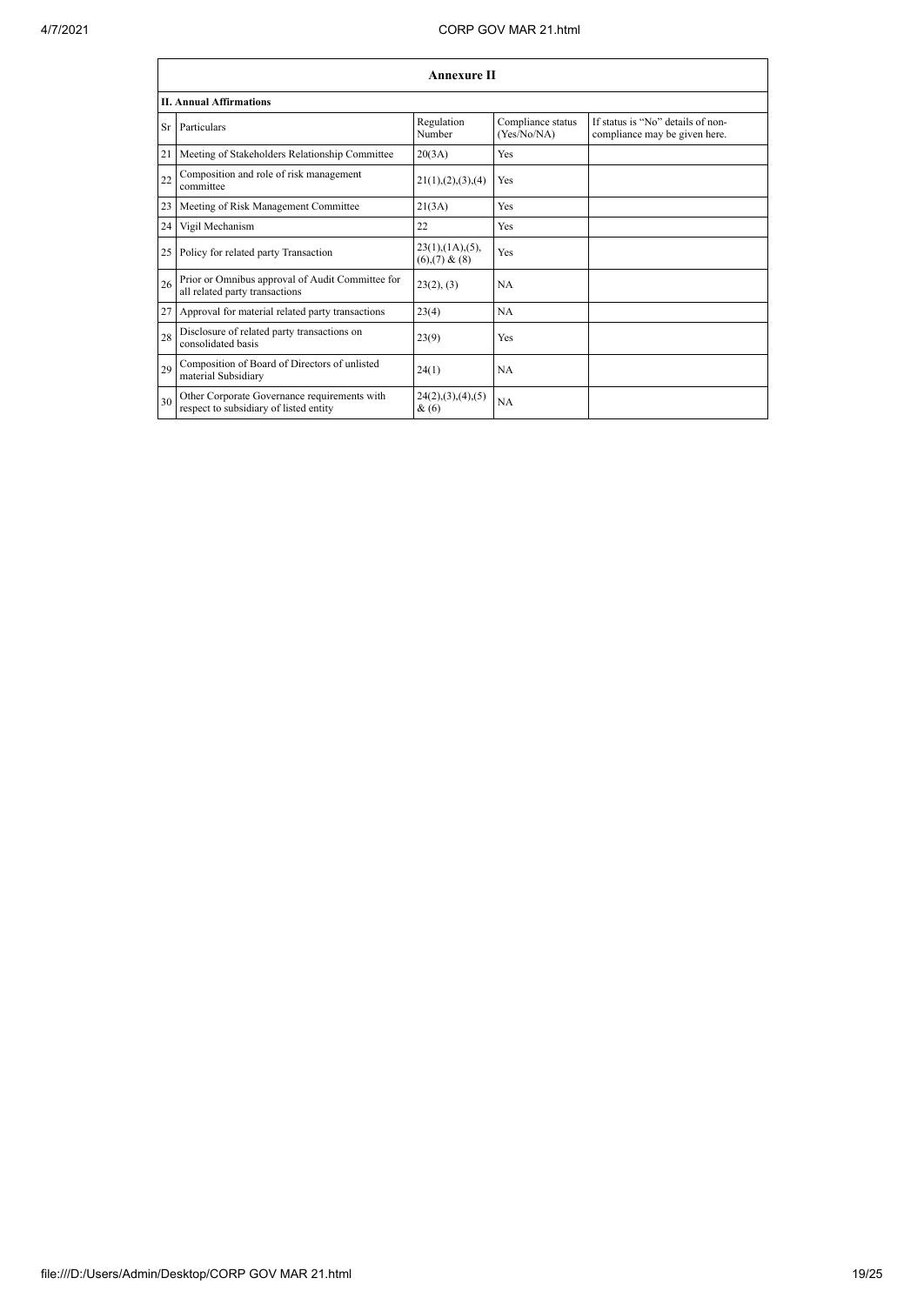|    | <b>Annexure II</b>                                                                                                   |                      |                                     |                                                                    |
|----|----------------------------------------------------------------------------------------------------------------------|----------------------|-------------------------------------|--------------------------------------------------------------------|
|    | <b>II. Annual Affirmations</b>                                                                                       |                      |                                     |                                                                    |
| Sr | Particulars                                                                                                          | Regulation<br>Number | Compliance<br>status<br>(Yes/No/NA) | If status is "No" details of non-<br>compliance may be given here. |
| 31 | Annual Secretarial Compliance Report                                                                                 | 24(A)                | Yes                                 |                                                                    |
| 32 | Alternate Director to Independent Director                                                                           | 25(1)                | <b>NA</b>                           |                                                                    |
| 33 | Maximum Tenure                                                                                                       | 25(2)                | Yes                                 |                                                                    |
|    | 34 Meeting of independent directors                                                                                  | $25(3)$ &<br>(4)     | Yes                                 |                                                                    |
|    | 35 Familiarization of independent directors                                                                          | 25(7)                | NA                                  |                                                                    |
|    | 36 Declaration from Independent Director                                                                             | $25(8)$ &<br>(9)     | Yes                                 |                                                                    |
|    | 37 D & O Insurance for Independent Directors                                                                         | 25(10)               | NA                                  |                                                                    |
|    | 38 Memberships in Committees                                                                                         | 26(1)                | Yes                                 |                                                                    |
| 39 | Affirmation with compliance to code of conduct from members of<br>Board of Directors and Senior management personnel | 26(3)                | Yes                                 |                                                                    |
|    | 40 Disclosure of Shareholding by Non-Executive Directors                                                             | 26(4)                | Yes                                 |                                                                    |
| 41 | Policy with respect to Obligations of directors and senior<br>management                                             | $26(2)$ &<br>26(5)   | Yes                                 |                                                                    |
|    | Any other information to be provided - Add Notes                                                                     |                      |                                     |                                                                    |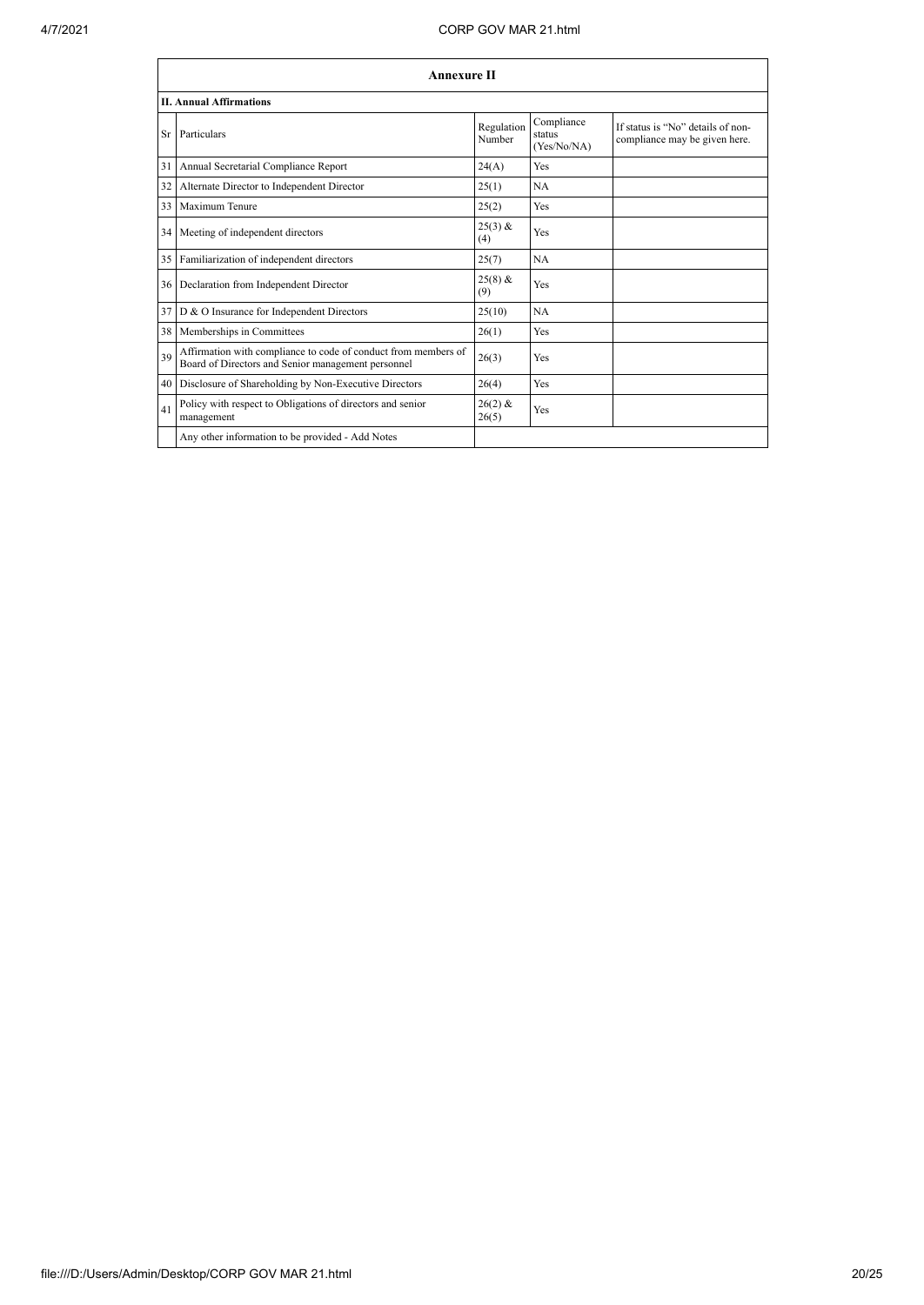| Annexure II       |                                          |  |
|-------------------|------------------------------------------|--|
| Name of signatory | <b>B. VIRAT VISHNU</b>                   |  |
| Designation       | Company Secretary and Compliance Officer |  |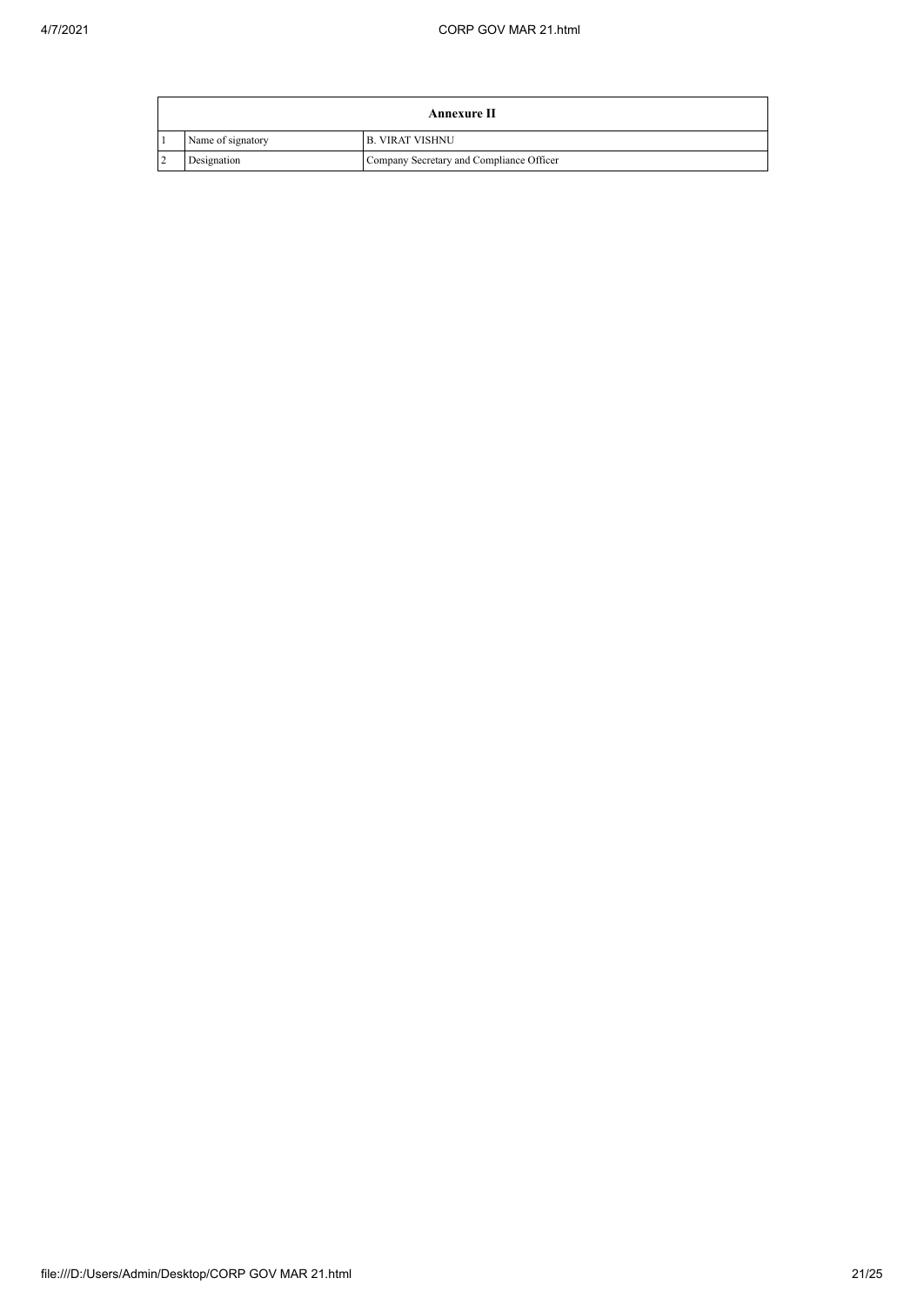| Annexure II                                                                                                                                                           |                                         |  |  |
|-----------------------------------------------------------------------------------------------------------------------------------------------------------------------|-----------------------------------------|--|--|
| <b>III.</b> Affirmations                                                                                                                                              |                                         |  |  |
| <b>Particulars</b>                                                                                                                                                    | <b>Compliance status</b><br>(Yes/No/NA) |  |  |
| The Listed Entity has approved Material Subsidiary Policy and the Corporate Governance requirements with<br>respect to subsidiary of Listed Entity have been complied | NA                                      |  |  |
| Any other information to be provided                                                                                                                                  |                                         |  |  |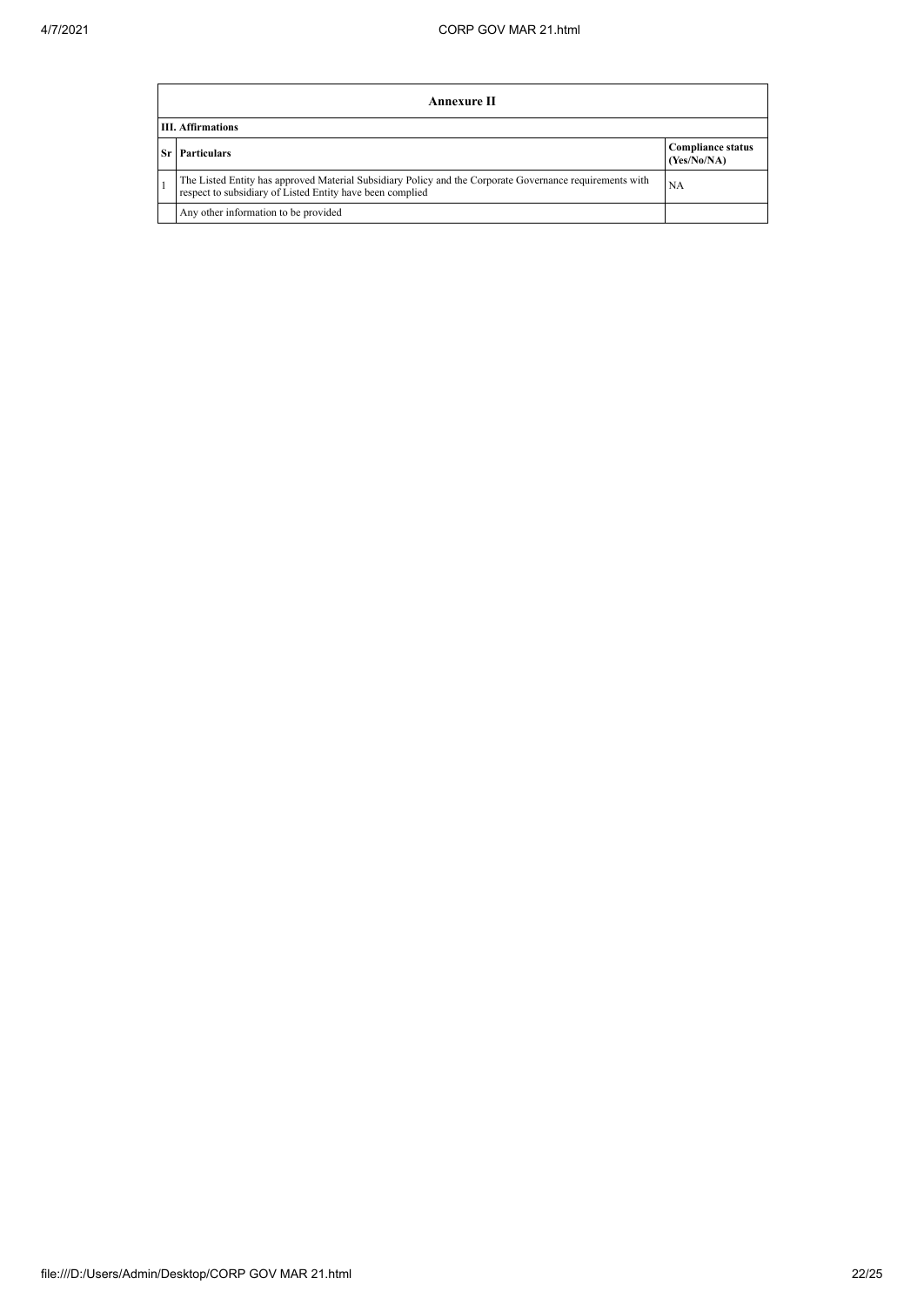| Annexure II       |                                          |  |
|-------------------|------------------------------------------|--|
| Name of signatory | <b>B. VIRAT VISHNU</b>                   |  |
| Designation       | Company Secretary and Compliance Officer |  |